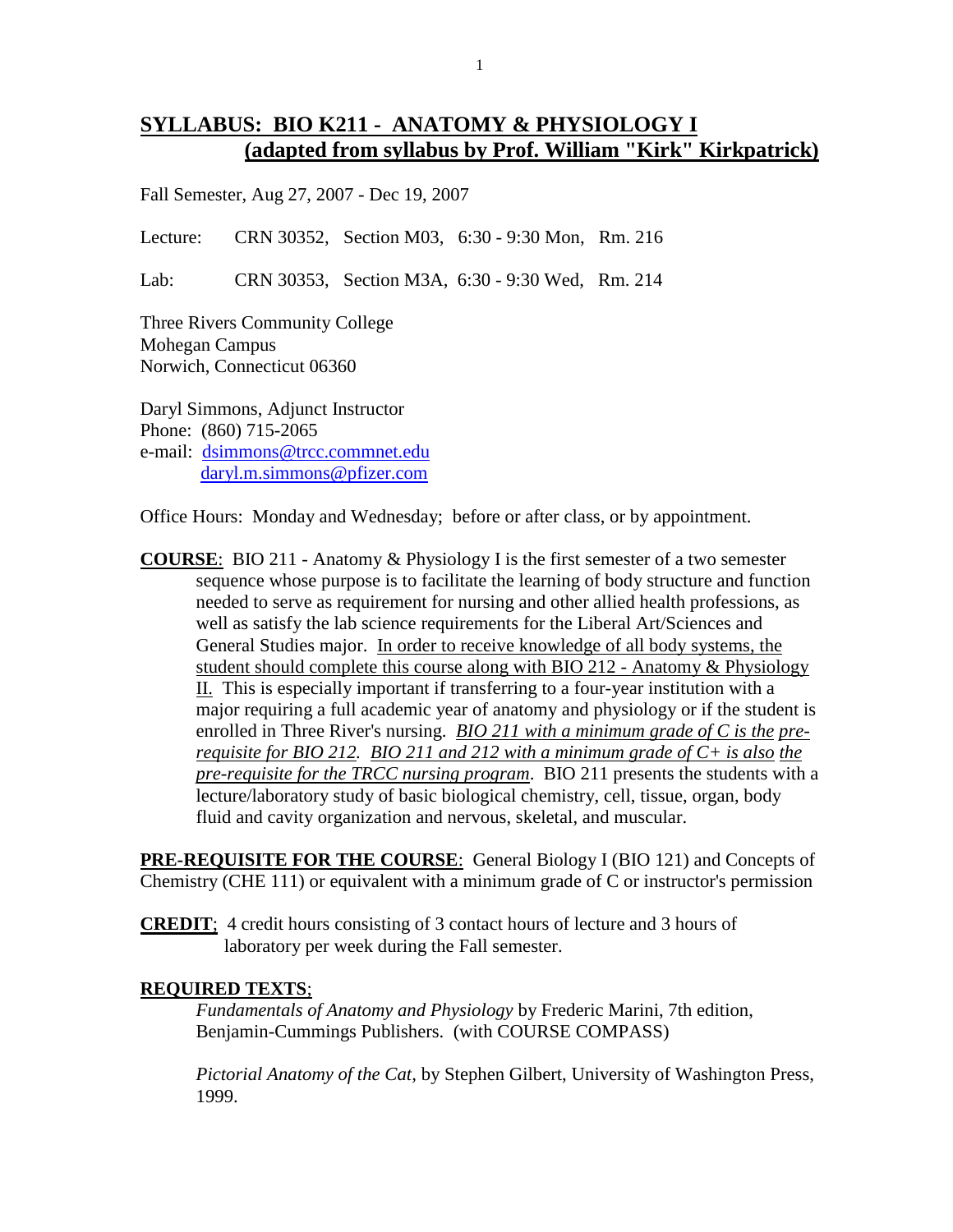#### **RECOMMENDED TEXTS**: (optional)

*Applications Manual for Fundamentals of Anatomy and Physiology*, by Martini, Welch, and Newsome,7th ed. Benjamin Cummings Publishers. (included free with the textbook)

*A Photographic Atlas for the Anatomy & Physiology Laboratory*, by K.M. Van De Graaff & J.L. Crawley, Morton Publishing Co. 6th ed.

*Fundamentals of Anatomy and Physiology, The Study Guide*, by Charles Seiger, Benjamin Cummings Publishers,  $7<sup>th</sup>$  ed. ISBN: 0-13-046407-4

*Outline of Cat Anatomy with Reference to Human*, by Stephen Gilbert, Univ. of Washington Press 2000, ISBN: 0-295-97818-x

\*The texts listed above will also be used for BIO 212. **The student is also expected to provide their own dissecting kit and gloves**, which are available from the bookstore.

#### **GENERAL COURSE OBJECTIVES**:

- 1. Provide students with a laboratory science to satisfy the science requirements of Three River's LAS or GS Associate Degree.
- 2. To fulfill pre-requisite and co-requisite anatomy and physiology requirements for Three River's Nursing.
- 3. To fulfill pre-requisite and co-requisite anatomy and physiology requirements for allied health programs.
- 4. Provide students with an undergraduate level study of human body systems.
- 5. Provide students with a foundation for study of the medical, biological, or physical sciences.
- 6. Provide students with critical thinking and problem solving skills.
- 7. Demonstrate the biological sciences and how they relate to other disciplines.
- 8. Illustrate the interdependence of all life forms operating on natural laws with the physical environment.
- 9. Encourage not only awareness of the student's natural uniqueness but also their role as an interrelated biological organism of this planet.

#### **CLASS ATTENDANCE**;

Attendance of class is required. Attendance is taken. Absences can be very detrimental due to the nature of the material. An explanation of all absences is very much appreciated, especially if presented in advance when possible. It is the student's responsibility to obtain materials and notes for any classes that they miss.

**COLLEGE CLOSING**: For weather related closings call the college at (860) **886-0177**

#### **METHODS OF STUDENT EVALUATION; GRADING POLICIES**

A. The student's grade for the course represents their ability to master course objectives, attitude, rate of improvement, proficiency and knowledge of course material.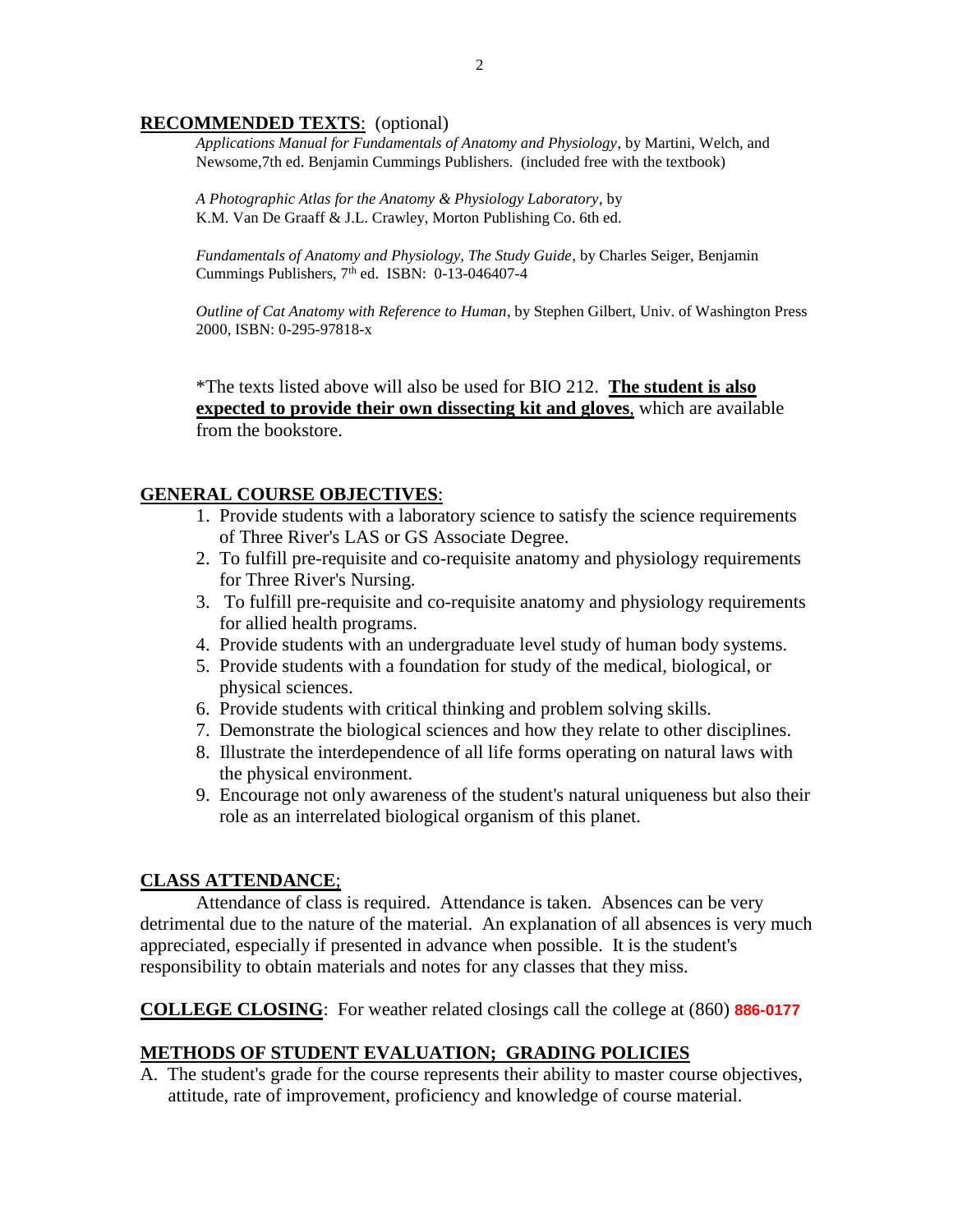B. Final course letter grades are determined by the total points accumulated. Students can estimate their progress toward a letter grade during the semester by using the table below after calculating their point percentage:

| Letter Grade* | Approximated Percentages for Letter Grade |    |
|---------------|-------------------------------------------|----|
| A             | 100                                       | 92 |
| А-            | 91.999                                    | 90 |
| B+            | 89.999                                    | 87 |
| B             | 86.999                                    | 82 |
| B-            | 81.999                                    | 80 |
| C+            | 79.999                                    | 77 |
| С             | 76.999                                    | 72 |
| $C -$         | 71.999                                    | 70 |
| D+            | 69.999                                    | 65 |
| D             | 64.999                                    | 60 |
| F             | 59.999                                    | 0  |

*\* The instructor reserves the right to use subjective evaluation, especially in cases where the final percentage score is on a borderline between grades*

- C. Points are obtained by the following methods of evaluation:
	- l. **Lecture (330 points plus 100 points from quizzes = 430):**
		- a. Major Exams (300 points): Three major exams worth 100 points each will be given. Each will evaluate the student's knowledge of the material given since the last major exam.
		- b. Pretest of Basic Biology & Chemistry background (30 points): A pre-test of 30 points over basic biology and chemistry knowledge will be given during the first week. If a score of 70% or higher is not attained, a post-test may be taken during the second week for 30 points if a score of 70% or higher is attained. *NOTE: 70% OR HIGHER WILL GIVE YOU THE FULL 30 POINTS*

#### 2. **Laboratory (240 points plus 100 points from quizzes = 340):**

- **\***a. Special Quizzes (60 points); A lab quiz over anatomical terminology worth 15 points and a lab quiz over the eye and ear worth 45 points will be given.
- **\***b. Practical exams (150 points): Three identification type exams will be given: tissue identification, bone identification, and muscle identification. Each will be worth 50 points.
- c. Lab reports (30 points): A short report of a cellular biology lab exercise and a short report of an experiment of diffusion and osmosis, each worth 15 points, will be written.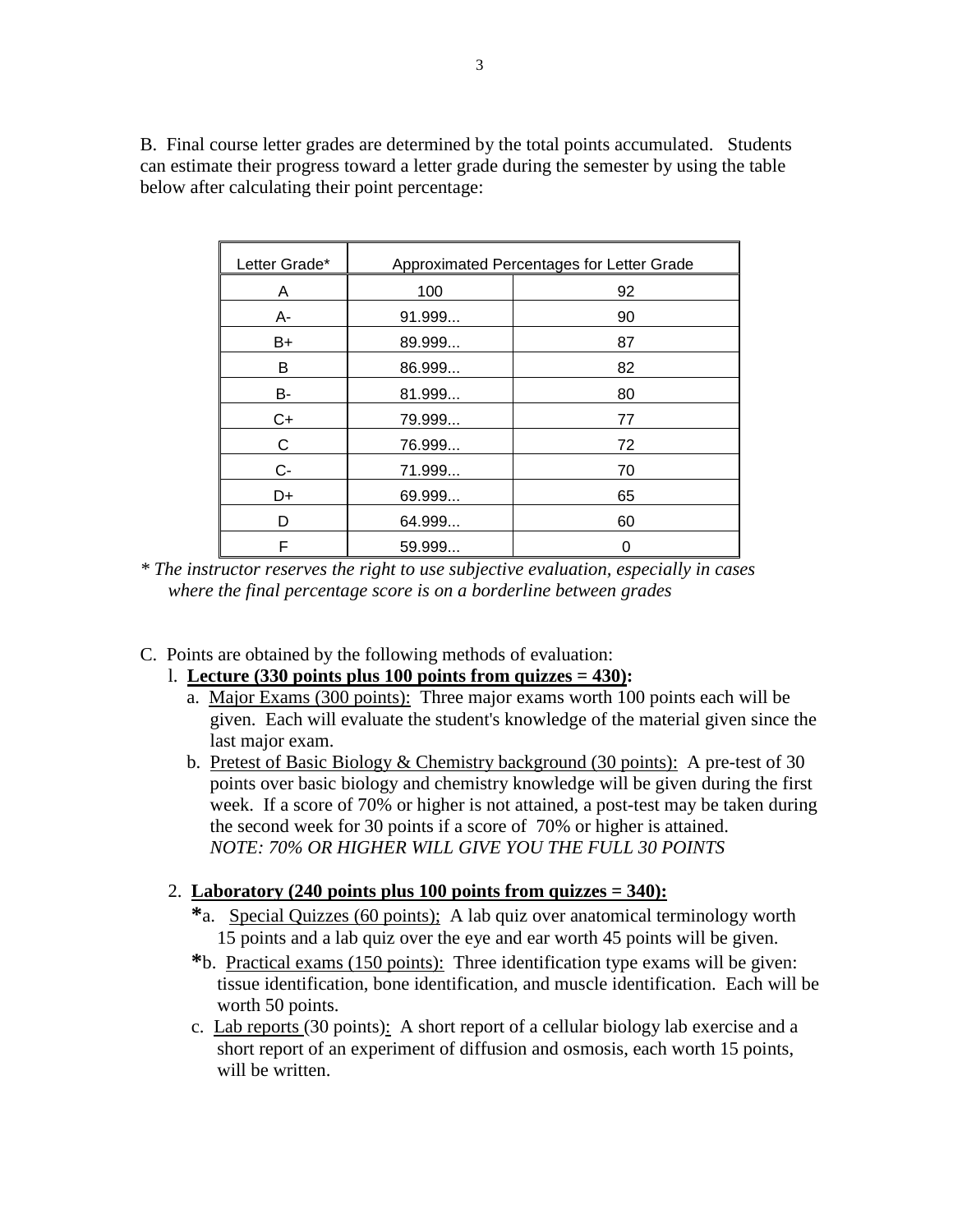- **\***3. **Weekly Quizzes of Lecture and Lab Materials (200 points 100 points toward lecture and 100 points toward lab):**
	- a. 11 quizzes worth 20 points each will be given once a week on Mondays at 6:30 PM. The quizzes will include both lecture and lab material since the previous quiz. Half the point value counts toward the total lecture points and half toward the total lab points. The lowest quiz score will be dropped at the end of the semester.

## **\*If missed they cannot be made-up**

- D. Exam and quiz questions for lecture and/or laboratory material may consist of multiple choice, true/false, fill in the blank, matching, identification, or essay questions. Some questions might be reserved as an extra credit option.
- E. Absence on examination days:

## **Students are required to take exams as scheduled**

- F. Final letter grades for the course are determined by the following steps:
	- l. Converting lecture points into a percentage score  $\rightarrow$  100 x (total points / 430) x 0.7 = lecture percentage.
	- 2. Converting laboratory points into a percentage score  $\rightarrow$  100 x (total points / 340) x  $0.30 =$ lab percentage.
	- 3. Adding 70% of the lecture percentage score to 30% of the laboratory percentage score gives a number used to determine an overall course percentage score. (Lecture is worth 70% and lab 30% of the final grade.)

#### **Procedure for Withdrawing from the Course(s):**

A student who finds it necessary to discontinue a course must complete a withdrawal form obtained from the Registrar's Office. Students may withdraw up to December 3. The student may need to have the instructor's or their advisor's signature in order to withdraw and receive a "W" grade for the course. **Students who do not withdraw but stop attending will be assigned a "F" grade**, signifying failure and no credit. F grades count as courses attempted and may adversely affect the good standing status of the student receiving the grade.

#### **Academic Integrity at Three Rivers**

*Academic integrity is essential to a useful education. Failure to act with academic integrity severely limits a person's ability to succeed in the classroom and beyond. Furthermore, academic dishonesty erodes the legitimacy of every degree awarded by the College. In this class and in the course of your academic career, present only your own best work; clearly document the sources of the material you use from others; and act at all times with honor.* (taken from the Academic Integrity policy of Three Rivers Community College)

#### **Disabilities:**

If you are a student with a disability and believe you will need accommodations for this class, it is your responsibility to contact the Disabilities Counseling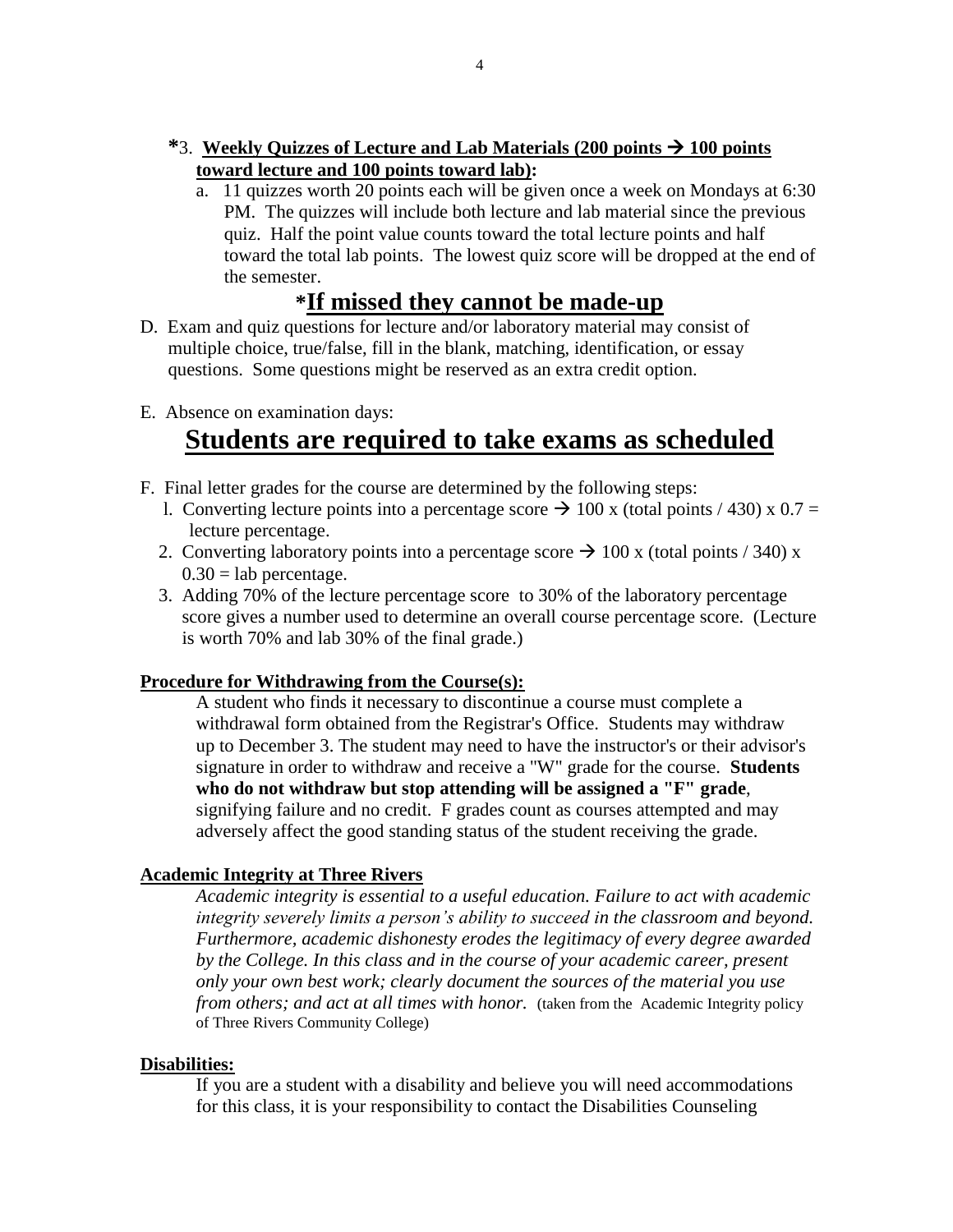Services at 383-5240. To avoid any delay in the receipt of accommodations, you should contact the counselor as soon as possible. Please note that I cannot provide accommodations based upon disability until I have received an accommodation letter from the Disabilities Counselor. Your cooperation is appreciated.

#### **Revisions to the Syllabus**

The instructor reserves the right to revise the academic schedule, objectives, and/or topical outline contained in this syllabus

# **SPECIFIC OBJECTIVES FOR THE LECTURE PORTION**

**OF THE COURSE** (objectives with an \* will not be covered formally in class but students are expected to learn on their own and will be tested).

### I. **Pre-Requisite Competencies**

 It is expected that the student be competent in knowledge of basic biology chemistry so that a study of the human bodies structure and functions can be undertaken. This may be accomplished by a variety of means, the preferred being that the student review selected content they have learned in BIO 121 (General Biology I) and CHE 111 (Concepts of Chemistry) or equivalent taken as the pre-requisite courses for Anatomy & Physiology I. Methods of self instruction such as computer programs, videotapes, workbooks, or tutors are available.

#### **At the beginning of the semester, students will be given a "pre-test"**

consisting of multiple choice questions worth 30 points to determine the status of their basic biology/chemistry knowledge base and create a self review before the class starts. It is a pass/fail test. Therefore if a score of 70% or better is attained, the student is automatically given the full 30 lecture points. If a score of 70% or better is not attained, no points will be given\*\*.

 However, the student can choose to take a "post-test of the same point value. If a score of 70% or better is attained on the "post-test", the students score will be changed from 0 to 30 (full point value given as if the student passed the "pre-test". The "post- test" is taken by appointment anytime before Exam #1 is given (see class schedule)

\*\**Failing the "pre-test" is not justification for withdrawal from the course.*

 Some of the competencies that are included in the pre/post testing deal with basic chemistry and cell biology which are covered in **chapters 2 and 3 of the textbook**. The competencies also include the topics in **Part I** below.

Below is an outline list of topics that will be covered in this course. Everything in **Part I** will be covered at a high level since it is expected that the students have learned these topics in detail. More detail will be given in lecture beginning with **Part II Basic Biological Organization of the Human Body.**

**I.** \*A. Be able to discuss the importance of matter and energy as it relates to the make-up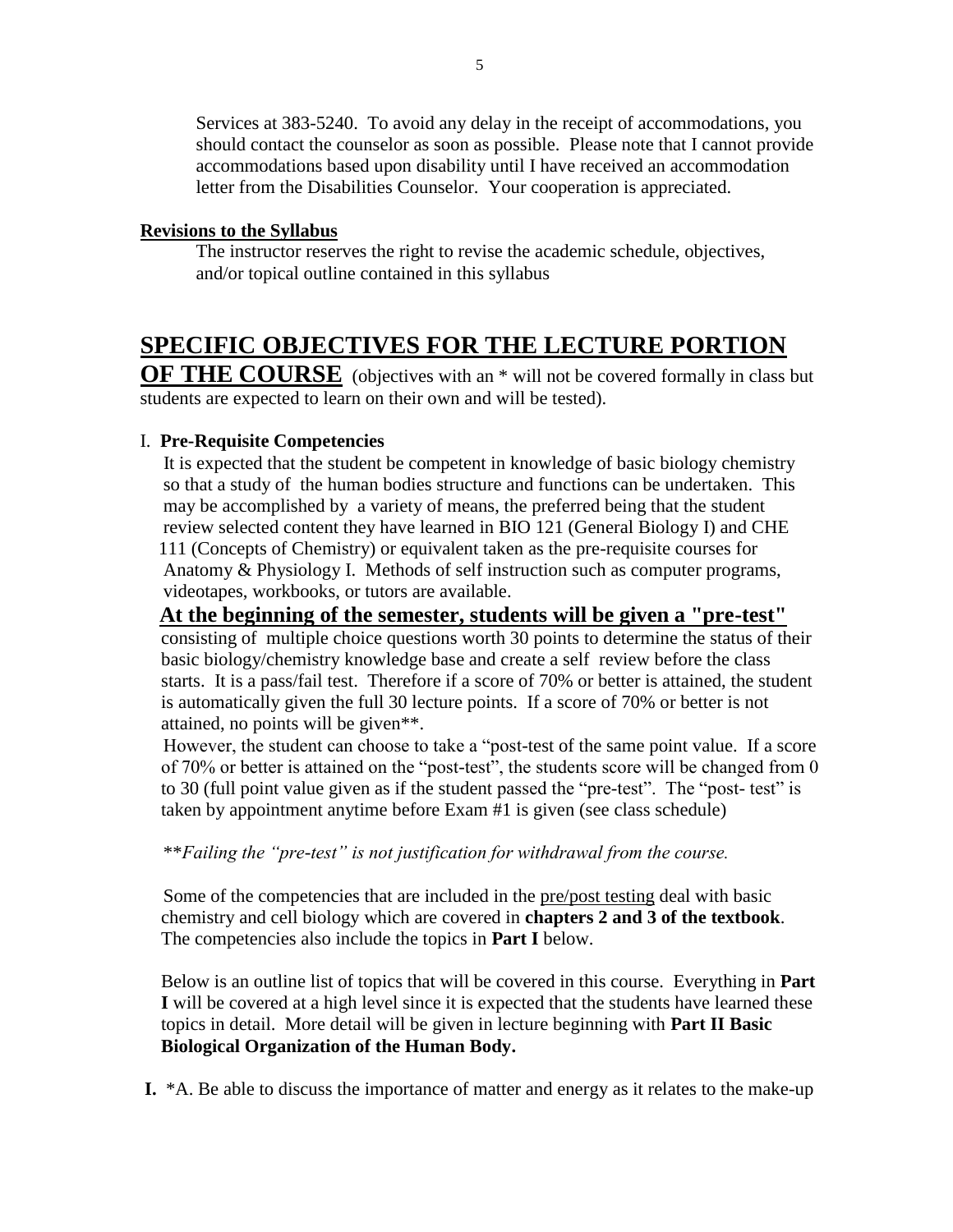of the life process

- l. Define matter (solid, liquid, versus gas) and energy (potential versus kinetic and forms such as chemical, light, mechanical, nuclear, heat, etc.).
- 2. Define chemical elements and list the symbols of and major functions of the biologically importance elements listed in figure 2-1, p. 28 and those shown in pink in the periodic table in appendix III, p.A-39. Be aware that carbon, hydrogen, oxygen, and nitrogen are the most abundant elements making up the construction of life.
- 3. Describe atomic structure by defining: atom, subatomic particles (protons, neutrons, electrons), atomic number, atomic mass (weight), isotopes, and radioisotopes.
- 4. Be able to state what determines the difference of atoms of one element from another (atomic number).
- 5. If given the atomic number and atomic mass, be able to determine the number of protons, neutrons, and electrons making up the structure of those atoms.
- 6. Define electron energy levels (shells) and state the significance of the outermost energy level.

Organize matter into most complex structure be becoming familiar with the following:

- 7. Compare ionic and covalent bonding (single versus double versus polar).
- 8. Define compounds, molecules, and ions (cation versus anion).
- 9. When reading or writing ions in symbolic form, be able to interpret the superscript as to the type of electrical charge (positive or negative) and its intensity.
- 10. When reading or writing a formula for a chemical compound, be able to interpret what elements are combined together and in what proportion. If reading a structural formula, also be able to interpret what type of chemical bonds are involved and the basic shape of the molecule.
- 11. Define molecular weight. If given a formula for a chemical compound and the atomic weights of the elements involved, be able to determine the molecular weight.
- \*B. Describe the basics of chemical reactions by accomplishing the following:
	- 1. Define chemical reaction, reactants, and products.
	- 2. Define metabolism, catabolism, anabolism, exergonic (exothermic), endergonic (endothermic), catalysts, and enzyme.
- \*C. Discuss the chemical make-up of living organisms based upon types of chemical compounds.
	- l. State the differences between inorganic and organic compounds and in reference to organic compounds, be able to define macromolecule, monomer, and polymer.
	- 2 Discuss the importance of water.
		- a. Define solution, solute, solvent, hydrophilic, and hydrophobic.
		- b. Define ionization, electrolyte, acid, base, salts, and minerals.
		- c. Discuss measurements of solution concentrations such as percentage, gram percent (gm/dl), mg-percent (mg/dl), moles or millimoles/liter, milliosmoles/liter, milliequivalents per liter (mEq/l). (See page 17 of *Applications Manual*)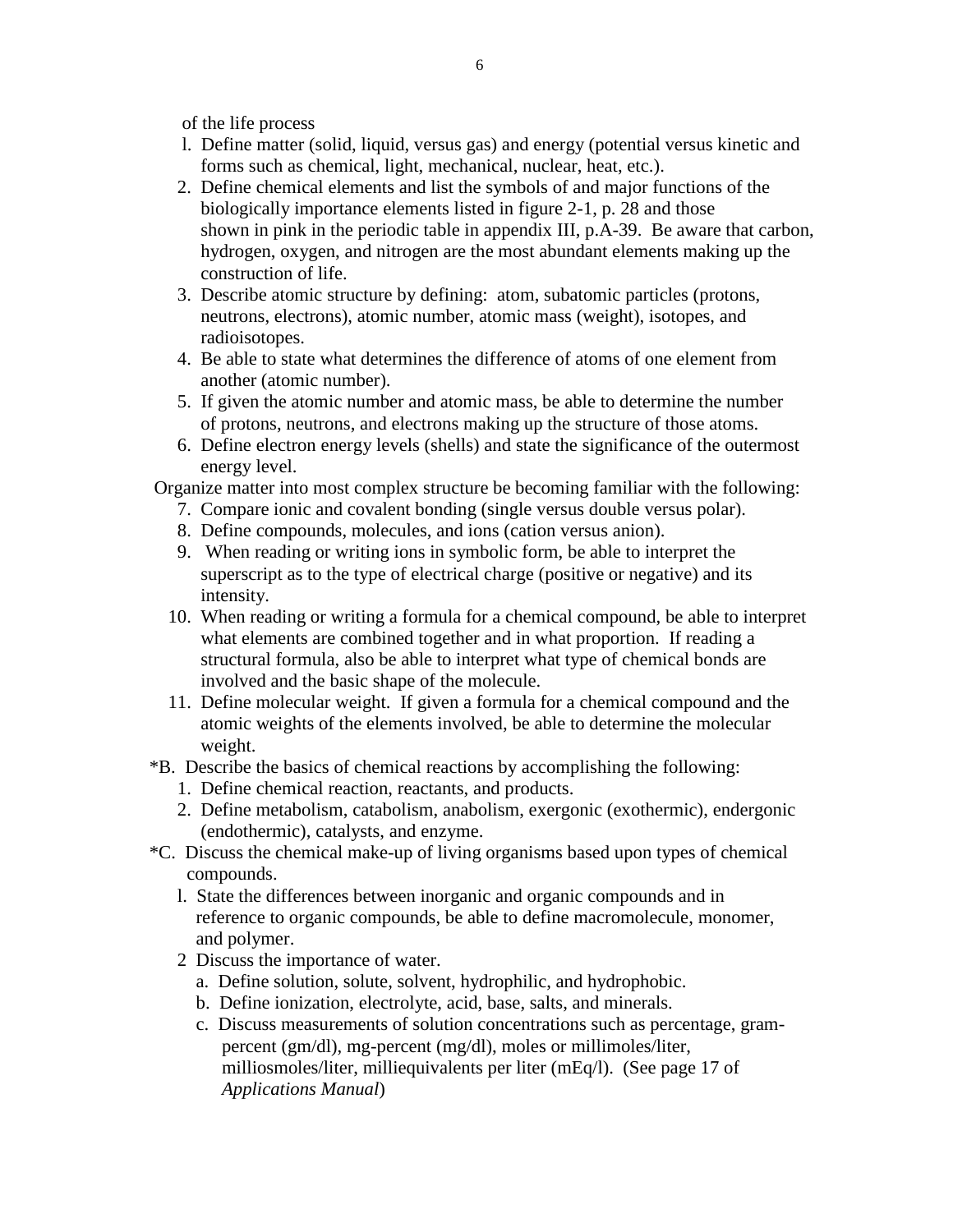- d. Be able to use the pH scale to measure the concentration of hydrogen ions in an aquatic solution such as body fluids. If given a pH number, be able to state if it is neutral, acidic or basic (alkaline) and its relative strength. Be able to define acidosis and alkalosis by you knowing the normal pH of human blood.
- 3. Be able to discuss the role of carbohydrates in the life process.
	- a. Relate carbohydrates to sugars and starches and state the primary function of carbohydrates.
	- b. Relate simple sugars to monosaccharides and state the significance of glucose.
	- c. Relate complex sugars to disaccharides and polysaccharides. Define sucrose, glycogen, starch, and cellulose (plant fiber)
	- d. Describe how monosaccharides can be bonded together to form disaccharides or polysaccharides by a chemical mechanism called dehydration synthesis. Describe how polysaccharides or disaccharides are broken apart into monosaccharides by a chemical mechanism called hydrolysis.
	- e. Be able to recognize the basic molecular structure of a carbohydrate.
- 4. Discuss the role of lipids in relation to the life process.
	- a. List the functions of lipids.
	- b. Be familiar with the terms: fatty acids (saturated versus unsaturated, trans fats),
	- c. glycerol, di- and triglycerides, steroids, fat-soluble vitamins (A,D,E,K), prostaglandins, and phospholipids.
	- d. Relate the chemical mechanisms of dehydration synthesis and hydrolysis to the conversion of simple lipids like fatty acids to complex like triglycerides and visa versa.
	- e. Be able to recognize the basic molecular structure of a fatty acid and a steroid.
- 5. Discuss the role of proteins in relation to the life process.
	- a. Define amino acids.
	- b. List the functions of proteins.
	- c. Be able to recognize the basic molecular structure of an amino acid.
	- d. Relate the chemical mechanism of dehydration synthesis and hydrolysis to the conversion of amino acids to polypeptides and visa versa.
	- e. Define peptide bond, antigen, antibody, and enzyme.
	- f. Briefly describe the mechanism of enzyme function using the terms substrate, active site, and product. (see page 52-53 of Martini)
- 6. Briefly discuss the role of nucleic acids in relations to the life process.
	- a. Define nucleotides and be able to list the different types of N-bases.
	- b. Briefly describe the purpose of DNA and RNA.
- 7. Discuss the role of adenosine tri-phosphate (ATP) for energy storage and transfer in biological chemical reactions
	- a. Define adenosine tri-phosphate (ATP) and adenosine di-phosphate (ADP).
- \*D. Be able to discuss the cell as the basic structure of the human body.
	- 1. Be able to list the components of the cell theory. (see p. 63 of Martini)
	- 2. Describe the anatomy and physiology of a typical cell by being able to label a diagram, and/or describe the function of the following cellular structures: cell membrane endoplasmic reticulum centrioles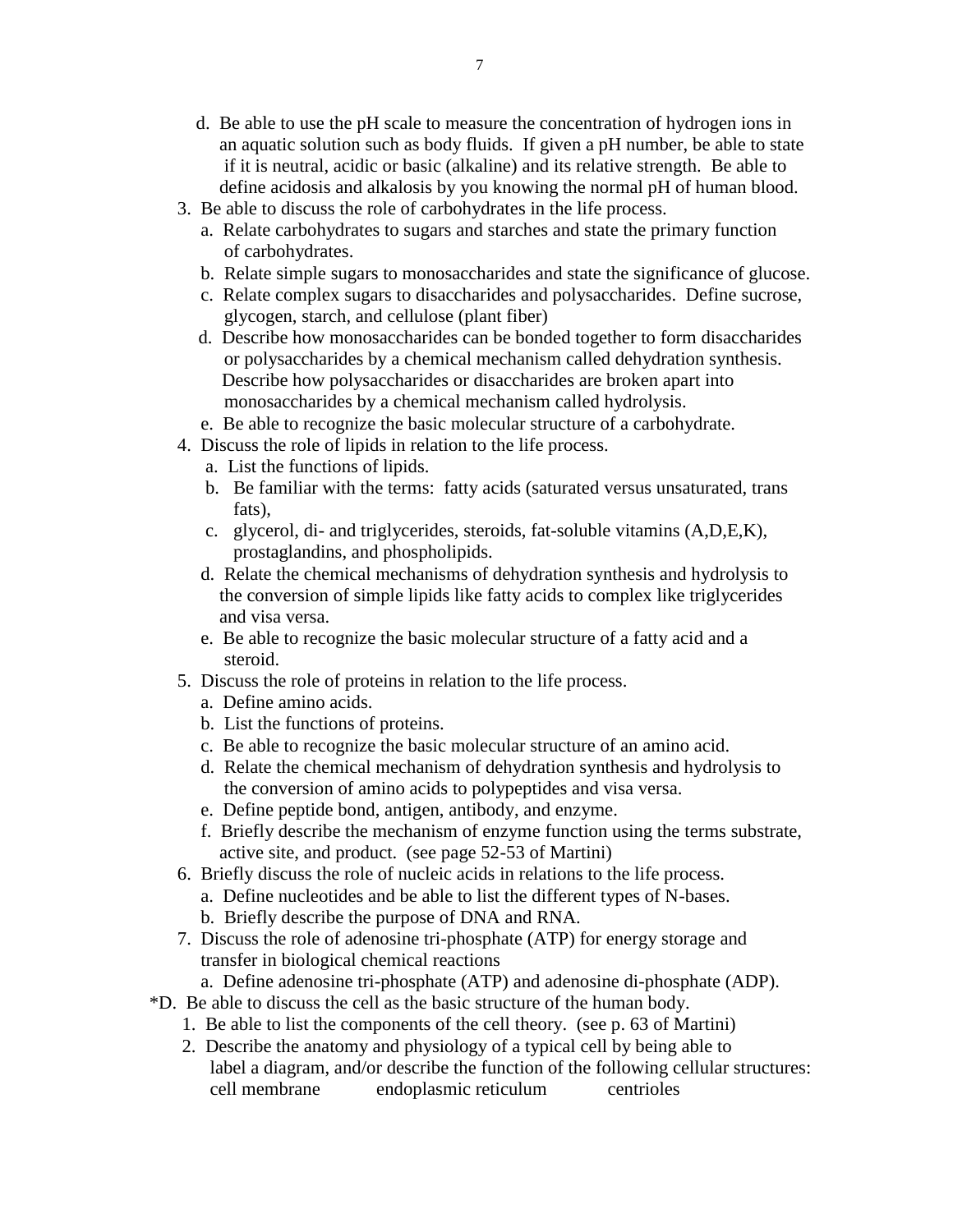| centrosome   | -granular vs agranular | ribosomes     |
|--------------|------------------------|---------------|
| nucleus      | nuclear membrane       | golgi complex |
| nucleoplasm  | lysosome               | chromatin     |
| mitochondria | nucleolus              | cytoplasm     |

- 3. Describe amoeboid, ciliary, and flagella movement of cells.
- 4. Briefly describe the process of cell reproduction.
	- a. Define mitosis and state the significant outcome of the process.
	- b. Describe basic chromosome structure and know how many human cells have.
	- c. Describe the main intracellular events that occur during the phases of mitosis.
	- d. Briefly compare mitosis and meiosis.

#### **\*will not be covered in class**

#### **II. Basic Biological Organization of the Human Body**

 Upon completion of a study of basic organization of the human body, the student should be able to correctly answer questions concerning the following:

- A. Be able to list and describe the characteristics of living material.
- B. Be able to describe the various levels of organization from atoms through organism level.
- C. Be able to list the various body systems.
- D. At the cellular level of biological organization, be able to describe the following:
	- 1. Distinguish between unicellular versus multicellular life forms. In reference to multicellular, understand what is meant by cell differentiation.
	- 2. Associated with cellular structures, be able to define and discuss the following in relation to respiration.

| metabolism   |                | acetyl co-enzyme A      | Kreb's cycle              |
|--------------|----------------|-------------------------|---------------------------|
| ATP-ADP      | glycogenolysis |                         | oxydative phosphorylation |
| glycolysis   |                | mitochondrial structure | aerobic respiration       |
| pyruvic acid |                | -outer/inner membrane   | anaerobic respiration     |
| glucose      | -cristae       |                         |                           |
| glycogenesis | -matrix        |                         |                           |

- E. Discuss the organization of the potential dorsal and ventral cavities.
	- l. Distinguish between cranial and vertebral cavity.
		- a. State the contents of each.
		- b. Define meninges and state their function.
	- 2. Distinguish between the divisions of the ventral cavity.
		- a. List the major contents of the thoracic cavity.

| b. Pertaining to the thoracic cavity, define |               |                                                                |
|----------------------------------------------|---------------|----------------------------------------------------------------|
| mediastinum                                  | diaphragm     | pericardial cavity                                             |
| visceral pleura                              | pleural fluid | pericardial fluid                                              |
| parietal pleura                              | pericardium   | pleural cavity                                                 |
|                                              |               | c. List the major contents of the abdominal and pelvic cavity. |

- d. Pertaining to the above cavities, define:
- visceral and parietal peritoneum peritoneal fluid peritoneal cavity diaphragm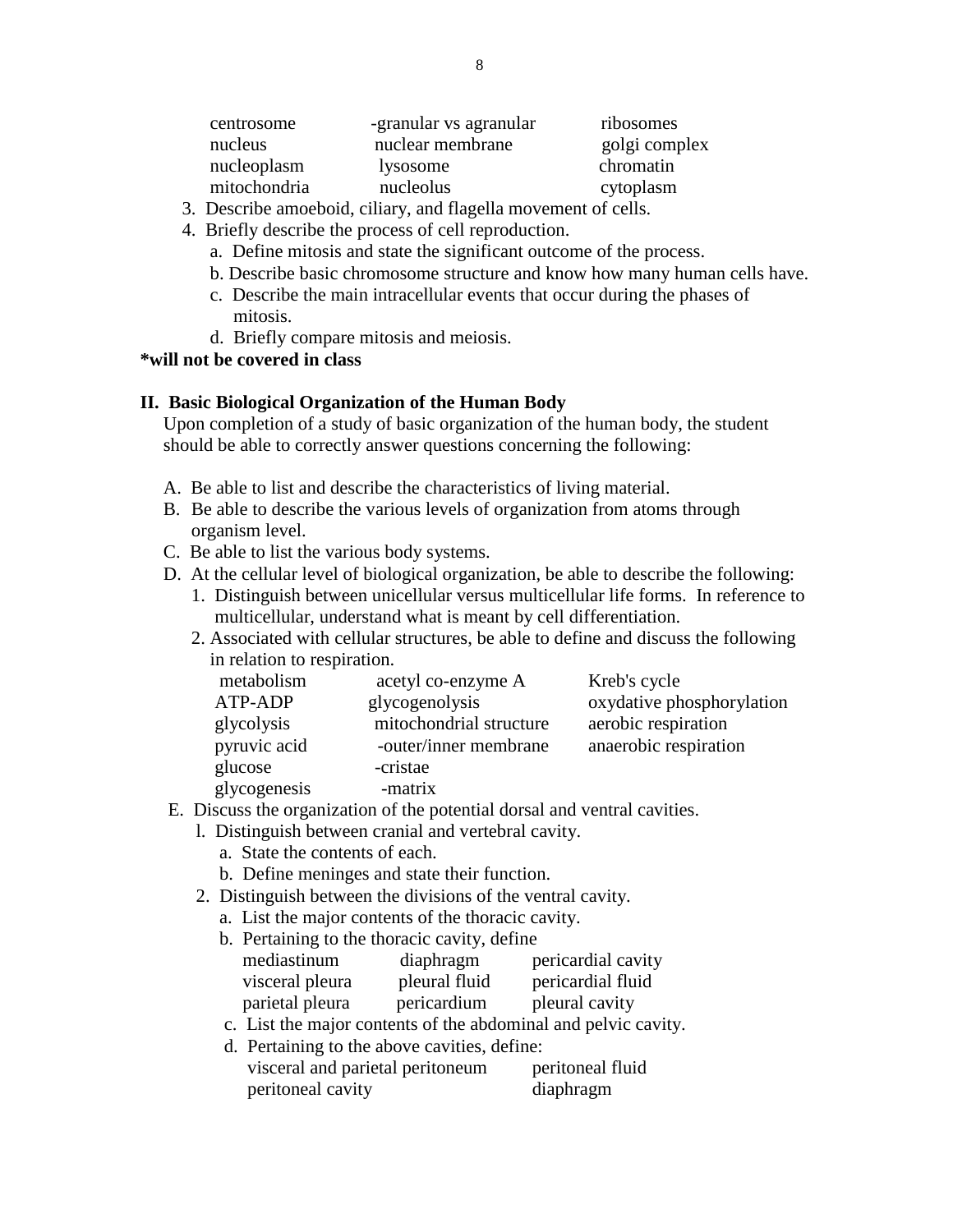#### **III. Tissues:**

 Upon completion of a study of tissues, the student should be able to correctly answer questions concerning the following:

- A. Define tissues and list the four main tissue types.
- B. Describe epithelial tissue.
	- 1. List functions of epithelium, structural specialization's of epithelial cells, and how they maintain their integrity
	- 2. Classify epithelial tissue by cellular shape, layers, and associated structures.
	- 3. Give an example of the location of the following epithelial types: simple and stratified squamous simple and stratified columnar simple and stratified cuboidal ciliated pseudostratified columnar transitional neuralepithelium germinal epithelium
	- 4. Briefly organize glandular epithelium into endocrine versus exocrine, simple versus compound and modes of secretion.
- C. Be able to discuss connective tissue
	- l. List the functions of the tissue.
	- 2. Contrast connective tissue to epithelium using the terms extracellular protein fibers, ground substance, and matrix.

| 3. Distinguish between types of intercellular material by defining: |                     |
|---------------------------------------------------------------------|---------------------|
| connective tissue proper                                            | reticular fibers    |
| fluid connective tissue                                             | elastic fibers      |
| supporting connective tissue                                        | collagenous fibers  |
| dense vs loose connective tissue                                    | chondroitin sulfate |
| regular vs irregular connective tissue                              |                     |
|                                                                     |                     |

4. Define and state the function of the following connective tissue cells:

| mesenchyme  | osteocyte   | hemocytoblast |
|-------------|-------------|---------------|
| adipocyte   | osteoblast  | mast cell     |
| plasma cell | erythrocyte | chondrocyte   |
| osteoclast  | leukocyte   | fibroblast    |
| macrophage  | platelet    | melanocyte    |

 5. Describe the structure and locations of the following types of connective tissue.

| loose     | adipose          | elastic cartilage |
|-----------|------------------|-------------------|
| dense     | reticular        | fibrocartilage    |
| regular   | elastic          | fibrous           |
| irregular | collagenous      | bone              |
| areolar   | hyalin cartilage | blood             |

- 6. Describe the microstructure of cartilage by defining or labeling a diagram the following: perichondrium, matrix, lacuna, chondrocytes.
- 7. Describe the microstructure of bone by defining or labeling a diagram the following: matrix, lacuna, Haversian canal, osteocytes, lamella, canaliculi, osteon.
- 8. Compare the differences and similarities of providing nutrients to chondrocytes of cartilage versus osteocytes of bone.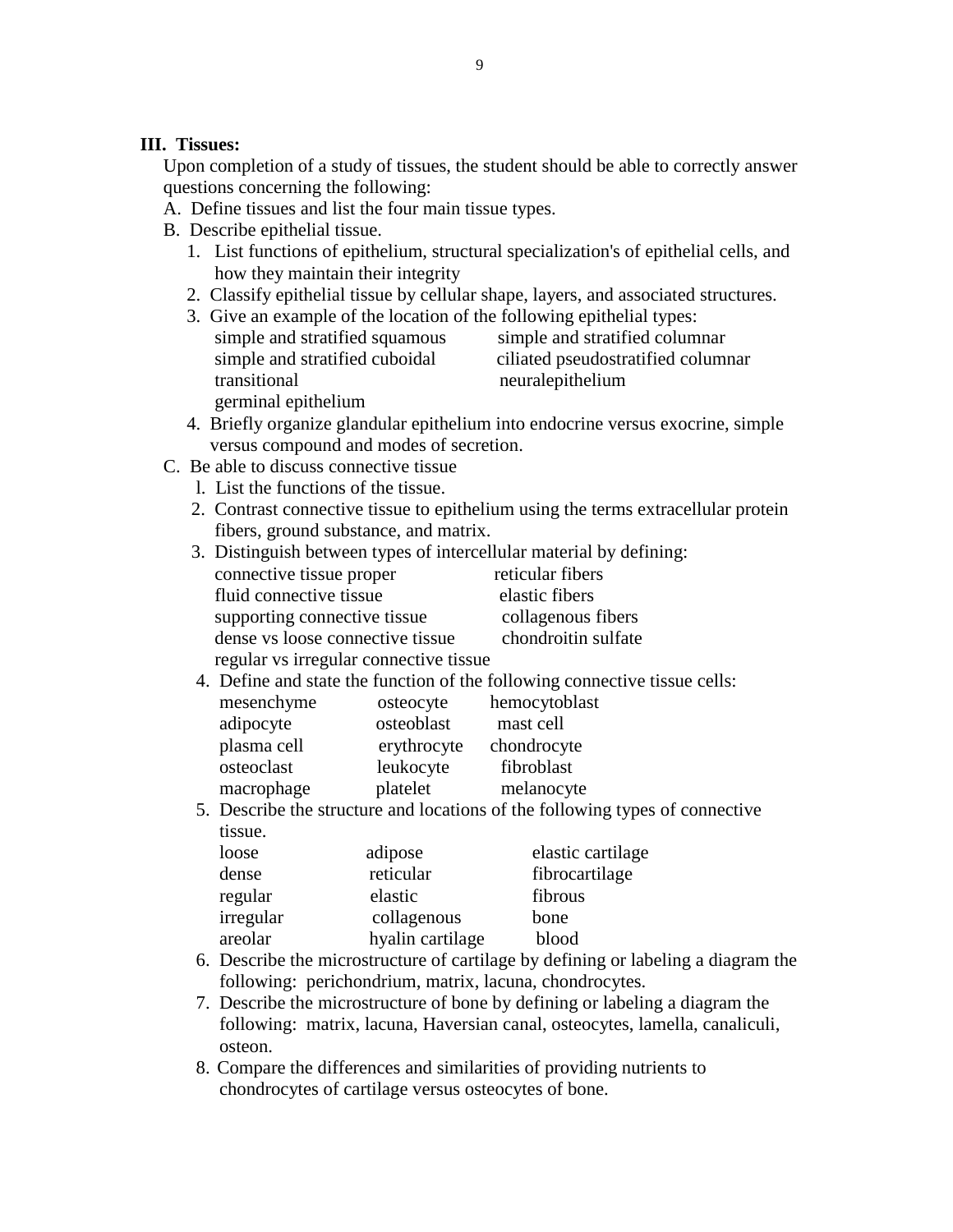- D. Be able to describe muscle tissue.
	- l. Describe the functions of and the characteristics of muscle tissue.
	- 2. Describe the basic structural characteristics and location of skeletal, smooth, and cardiac muscle.
- E. Briefly describe nervous tissue. (p. 134-135 of Martini only)
	- 1. Briefly describe the characteristics of the tissue.
	- 2. Briefly define: neuron, cell body, axon, dendrite, and neuroglia.

#### **IV. Skin:**

 Upon completion of a study of the integumentary system, the student should be able to correctly answer questions concerning the following:

- A. Define an organ, based upon tissue types functioning together, by using skin as an example.
- B. List the functions of skin.
- C. Describe or label on a diagram, the following skin structures:

| epidermis                       | hair(follicles, root, shaft)     |
|---------------------------------|----------------------------------|
| stratum corneum                 | sebaceous glands                 |
| stratum granulosum sweat glands |                                  |
| stratum basale                  | nerve receptors                  |
| melanocytes                     | pilomotor (arrector pili) muscle |
| keratinocytes                   | ceruminous glands                |
| keratin                         | mammary glands                   |
| dermis                          |                                  |

#### **V. Organization and Communication Between Fluid Compartments:**

 Upon completion of a study of fluid compartments, the student should be able to correctly answer questions concerning the following:

- A. Be able to discuss the organization of the body into fluid compartments.
	- l. Define total body water, intracellular, extracellular fluid, plasma and interstitual fluid.
	- 2. State the normal quantity of fluid in each of the above.
	- 3. Discuss the effect of age, sex, and quantity of adipose tissue on percentage of body weight made up of fluid.
	- 4. Discuss the relative distribution of different types of electrolytes and protein between the fluid compartments.
	- 5. List the normal routes of intake and output of fluids.
	- 6. List miscellaneous extracellular fluid compartments.
	- 7. State the route of communication between intracellular and interstitual fluids and between interstitual and plasma fluid compartments.
- B. Discuss transport of materials through the cell membrane.
	- l. Describe the molecular construction of the cell membrane.
		- a. Define phospholipid bilayer
		- b. Organize membrane proteins into the following and be able to define each: integral vs peripheral protein enzymes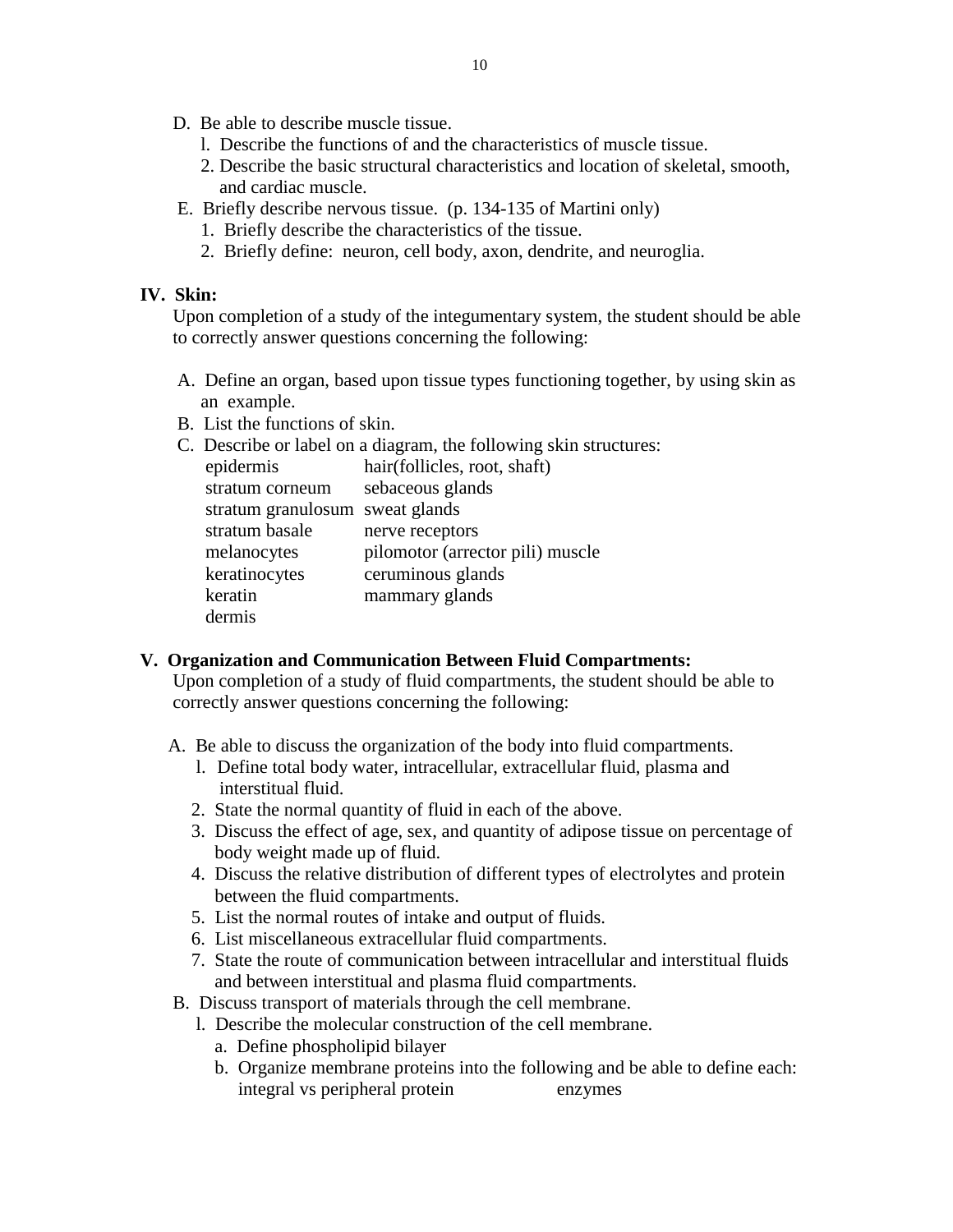| fibrous vs globular protein | receptors                        |
|-----------------------------|----------------------------------|
| anchors                     | carrier (transport) proteins     |
| recognition proteins        | channel proteins (leak vs gated) |

- 2. Define permeability and its various degrees.
- 3. Discuss the following methods of moving chemicals through the cell membranes and factors influencing each:

| diffusion        | <b>OSMOSIS</b> | passive transport |
|------------------|----------------|-------------------|
| active transport | pinocytosis    | phagocytosis      |
| filtration       | endocytosis    | exocytosis        |

- 4. Relating to osmosis, define isotonic, hypertonic, hypotonic, crenation, plasmolysis, hemolysis, normal saline, 5% dextrose, lactate Ringer's solution.
- 5. Define transmembrane potential and state the cause of a resting membrane potential by relating diffusion, leak channels, and active transport of  $Na<sup>+</sup>$  and  $K^+$  and explaining the Na-K pump.

#### C. Discuss communication between plasma and interstitual fluid via capillaries.

l. Describe the general structure of a capillary.

| 2. Define the following and relate them to inward and outward movements |                                 |
|-------------------------------------------------------------------------|---------------------------------|
| fluids through capillary walls:                                         |                                 |
| capillary pressure                                                      | tissue colloid osmotic pressure |
| tissue pressure                                                         | effective osmotic pressure      |
| effective hydrostatic pressure                                          | filtration pressure             |
| plasma colloid osmotic pressure                                         | absorption pressure             |

- D. Discuss the role of the lymphatic system for body fluid regulation.
	- \*1. Describe the basic anatomy of the lymphatic system.
	- \*2. Describe routes of lymphatic drainage for various areas of the body.
	- \*3. Discuss the composition of, formation of, purpose of, and movement of lymph.
	- \*4. List structures not drained by lymphatics.
	- \*5. List various causes of edema.

#### **\*will not be covered in class**

#### **VI. Skeletal System:**

 Upon completion of a study of the skeletal system, the student should be able to correctly answer questions concerning the following:

- A. List the major functions of the skeletal system.
- \*B. Describe the microscopic construction of bone tissue (review objective III-C-7, p 10).
- C. Organize the skeleton into axial and appendicular portions.
- D. Organize bones into long, short, flat and irregular.
- E. Diagram and discuss the structure of long bones using the following terms:

| epiphysis           | epiphyseal plate        |
|---------------------|-------------------------|
| diaphysis           | medullar cavity         |
| articular cartilage | red and yellow marrow   |
| periosteum          | spongy and compact bone |
| metaphysis          | trabeculae              |
| endosteum           |                         |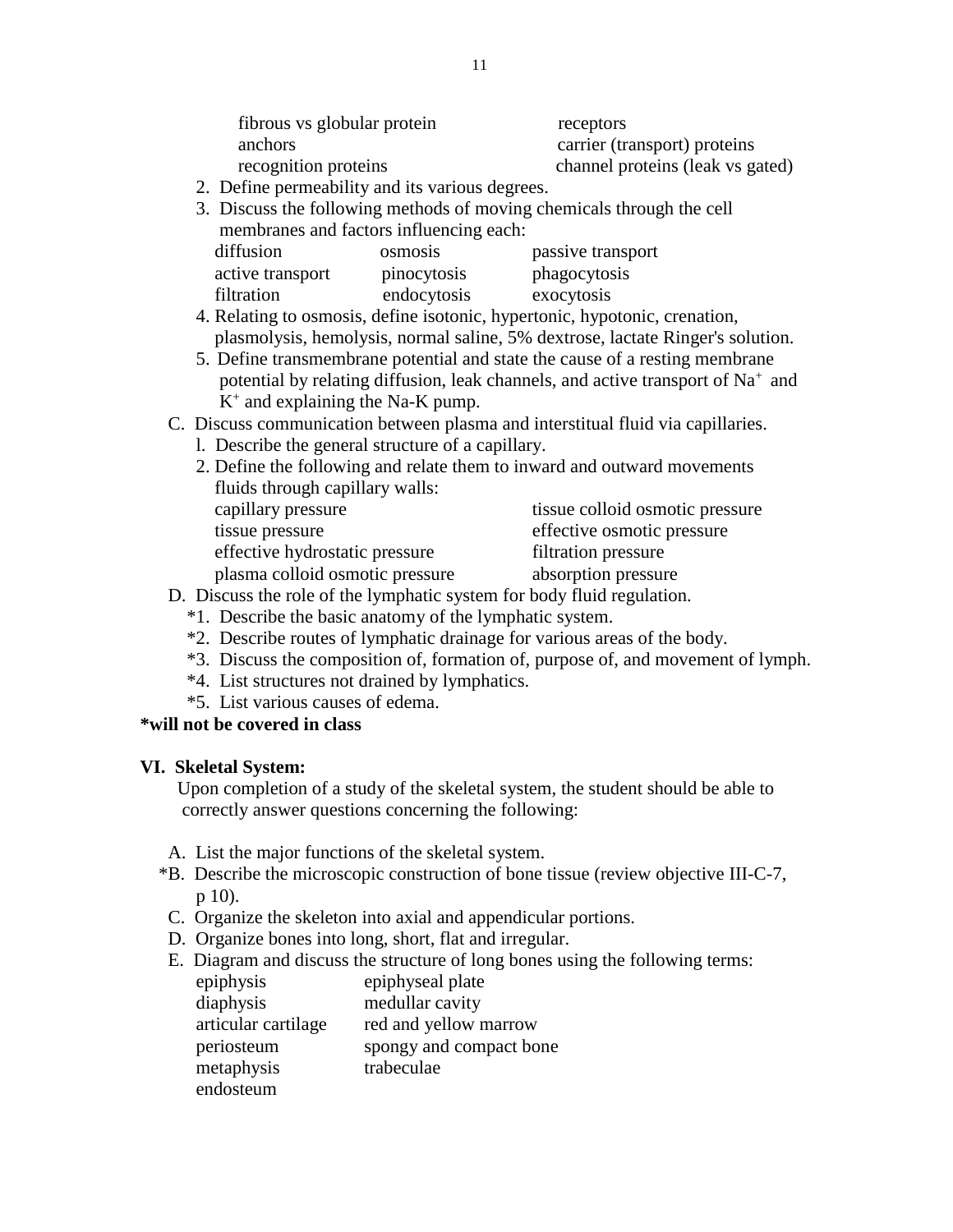- F. Differentiate between intramembranous and endochondral ossification.
- G. Define and state the cause of the vertebral column curvatures.
- H. Organize skeleton articulations (joints).
	- 1. Define articulation and classify them into synarthrosic, amphiarthrotic, or diarthrosic according to degree of movement permitted.
	- 2. Classify joints according to structure into sutures, synchondrosis, syndesmosis, symphysis, and synovial.
	- 3. Diagram and discuss the basic structure of a synovial joint.
- \*I. Define the following joint movements:

| flexion       | eversion       |
|---------------|----------------|
| extension     | supination     |
| abduction     | pronation      |
| adduction     | protraction    |
| rotation      | retraction     |
| circumduction | dorsiflexion   |
| inversion     | plantarflexion |
|               |                |

\*J. Define: ligament, tendon, tendon sheath, and bursae

## **\*will not be covered in class**

#### **VII Nervous System:**

 Upon completion of a study of the nervous system, the student will be able to correctly answer questions concerning the following subject matter:

- A. Describe the overall construction, organization, and terminology associated with nervous tissue.
	- 1. List the specialized characteristics of nervous tissue.
	- 2. Describe the organization of neurons.
		- a. Describe the following parts of the neuron: cell body, axon, dendrites, teledendria, myelin sheath, node of Ranvier, and Schwann cells.
		- \*b. Differentiate between the following types of neurons:

 myelinated alpha, beta, and gamma non-myelinated motor unipolar sensory bipolar internuncial multipolar

- 3. Define neuroglia (glial cells).
- 4. Describe the structure of a nerve.
	- a. Be able to define epineurium, perineurium, endoneurium, and fasiculi as parts of a nerve.
	- \*b. Distinguish between motor, sensory, and mixed nerves.
- \*5. Define the following nervous system terminology:

| central nervous system    | somatic  |
|---------------------------|----------|
| peripheral nervous system | visceral |
| receptor                  | effector |
| sensory (afferent)        | ganglia  |
| motor (efferent)          |          |

\*6. Distinguish between gray and white matter by defining: cortex, nuclei, horns,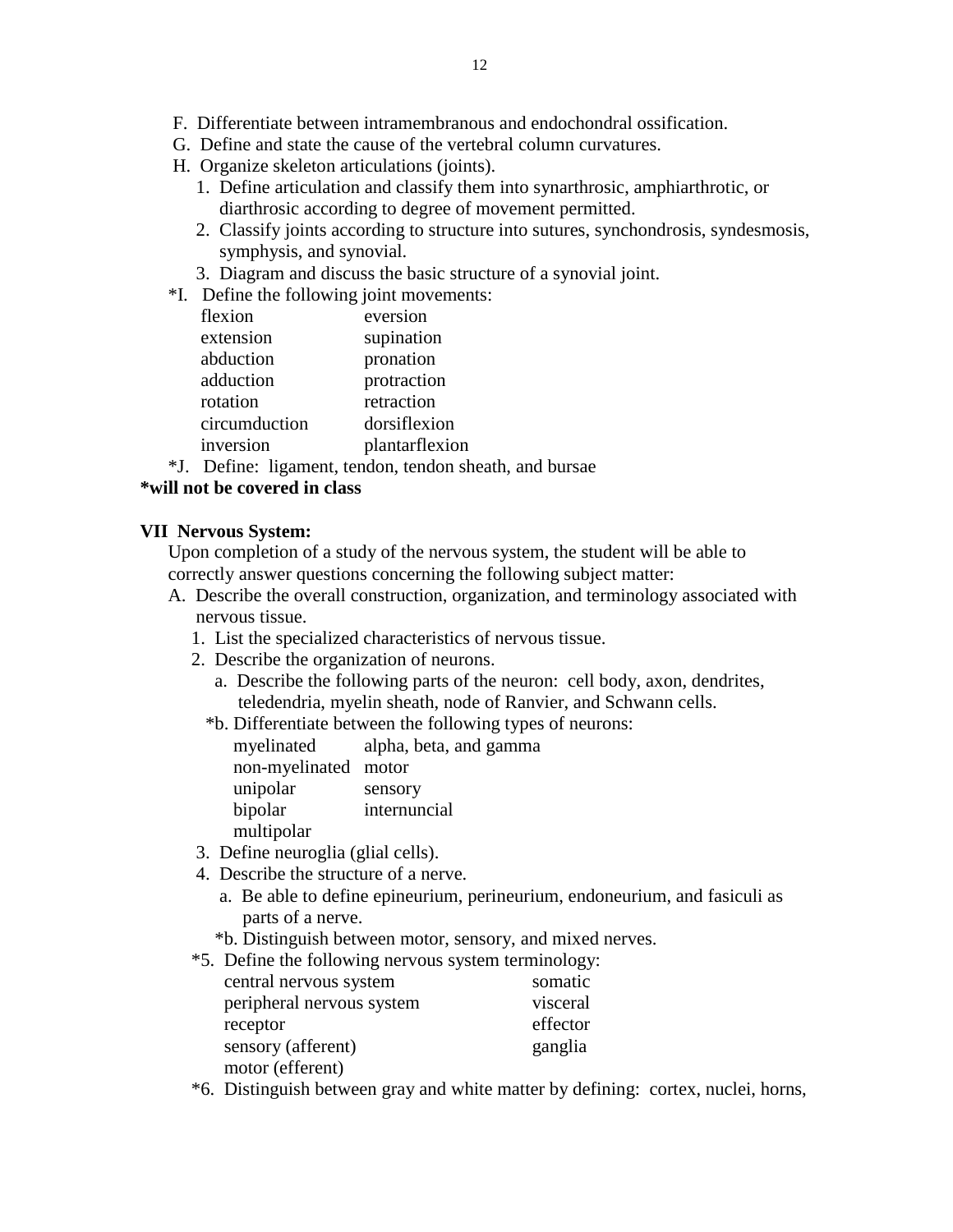nerve tracts, commissural, associational, projectional, ascending and descending

 B. Discuss the processes involved in nerve impulse generation and conduction using such terms as:

| ion channels (discuss types)<br>sodium-potassium pump<br>transmembrane potentials<br>-resting membrane potential | -graded potentia<br>-threshold potentials<br>-action potentials   |
|------------------------------------------------------------------------------------------------------------------|-------------------------------------------------------------------|
| depolarization<br>repolarization                                                                                 | hyper-hypopolarization<br>refractory periods (absolute, relative) |
| C. Diagram and describe the synapse.<br>1. Be able to define synapse.                                            |                                                                   |

| 2. Relate the following to synapses: |                    |
|--------------------------------------|--------------------|
| bouton                               | <b>EPSP</b>        |
| synaptic cleft                       | <b>IPSP</b>        |
| pre-postsynaptic membrane            | calcium            |
| synaptic vesicles                    | adrenergic         |
| neurotransmitter                     | cholinergic        |
| spacial summation                    | temporal summation |
|                                      |                    |

- 3. Be able to list and discuss chemicals used as neurotransmitters.
- 4. Compare and contrast adrenergic and cholinergic synapses and receptors involved
- D. Diagram and discuss the anatomy of the brain.
	- 1. Define and list the main structures of the telencephalon, diencephalon, mesencephalon, rhombencephalon, brain stem, and diagram the connection of each.
	- 2. Diagram and describe the cerebrum using the following terms:

| cerebral hemishphere | convolutions       |
|----------------------|--------------------|
| cerebral cortex      | sulcus             |
| longitudinal fissure | fissure            |
| central sulcus       | primary motor area |
| lateral fissure      | pre-motor area     |
| transverse fissure   | somesthetic area   |
| frontal lobe         | corpus callosum    |
| parietal lobe        | optic chiasma      |
| occipital lobe       | basal nucleus      |
| temporal lobe        | lymbic system      |
|                      |                    |

- \*3. Describe the location of and list the functions of the following lower brain structures: thalamus, hypothalamus, midbrain, pons, medulla, cerebellum.
- E. Diagram and discuss the parts of and the function of the spinal cord.
	- 1. Given a diagram of a cross-section view of the spinal cord, be able to divide the gray matter into anterior and posterior horns.
	- 2. State the purposes of the following spinal nerve tracts: spinocerebellar, funiculus gracilis, funiculus cuneatus, rubrospinal, spinothalamic, corticospinal, pyramidal, and extrapyramidal.
	- 3. State the level at which the spinal cord terminates.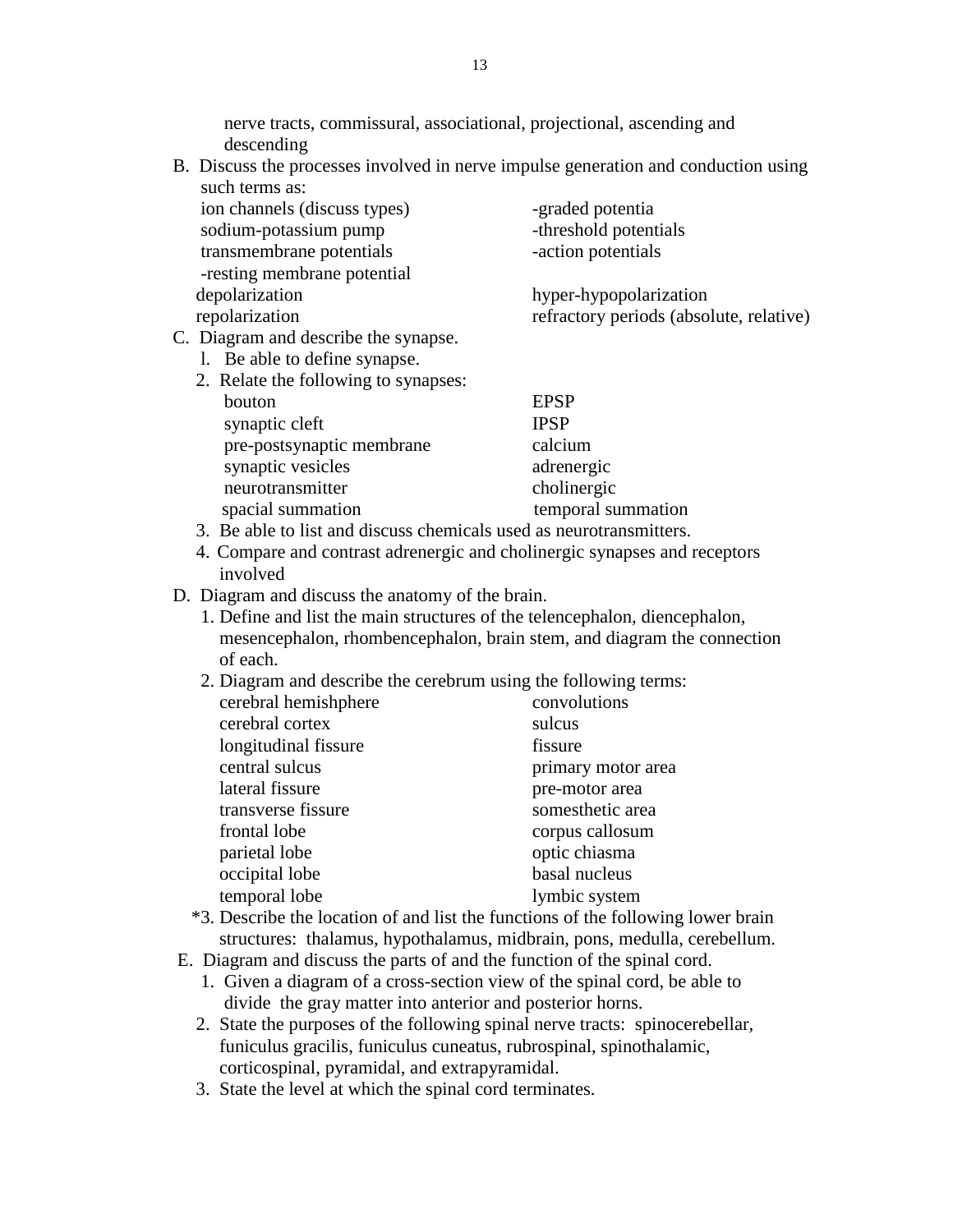- 4. Define cauda equina.
- 5. Divide the spinal cord into cervical, thoracic, lumbar, and sacral segments.
- F. Describe the anatomy and function of the meninges by defining dura mater, venous sinus, epidural space, subdural space, arachnoid mater, subarachnoid space, and pia mater.

#### **\*will not be covered in class**

 G. State the origin and trace the path of circulation of cerebro-spinal fluid using the following terms:

| choroid plexus     | aquaduct of Sylvius             |
|--------------------|---------------------------------|
| lateral ventricles | 4th ventricle                   |
| foramen of Monroe  | foramen of Luschka and Magendie |
| 3rd ventricle      | arachnoid villi                 |

- H. Discuss the organization of the peripheral nervous system.
	- \*1. State the name, number, and general function of the cranial nerves.
	- \*2. Describe spinal nerves.
		- a. State the total number and number of cervical, thoracic, lumbar, and sacral, and coccygeal.
		- b. Describe the origin of spinal nerves by defining dorsal and ventral roots, dorsal root ganglia, anterior and posterior rami.
	- \*3. Define, state the location of, and the spinal nerves involved in the make-up of the cervical, brachial, lumbar, and sacral plexus.
	- \*4. State the general location and function of the following peripheral nerves: axillary, musculocutaneous, radial, median, ulnar, femoral, obturator, sciatic, pudendal, and phrenic nerves.
	- \*5. Organize receptors into types: exteroceptors, proprioceptors, and interoceptors. Briefly state the functions of the following exteroceptors: free dendritic endings, Merkel discs, Meissner's, Ruffini's, and Pacinian corpuscles
	- I. Describe the reflex arc as the basic function of the nervous system.
		- 1. Using the spinal cord, correctly locate sensory, internuncial, and anterior horn cells and describe the path of impulse conduction for the myotactic (knee jerk), and withdrawal reflex.
		- 2. Trace the pathway sensory nerve impulses would take as they ascend up the spinal cord to the brain using the dorsal column and spinalthalamic tracts.
		- 3. Trace the pathway motor nerve impulses would take as they descend down the spinal cord from the brain using the corticospinal tracts.
	- J. Define the purpose of and describe the make-up of the autonomic nervous system.
		- 1. Contrast autonomic and somatic reflexes.
		- 2. Discuss the difference between the parasympathetic and sympathetic divisions using such terms as: craniosacral \*celiac, superior and inferior thoracolumbar mesenteric ganglia pre-ganglionic fibers adrenergic fibers post-ganglionic fibers cholinergic fibers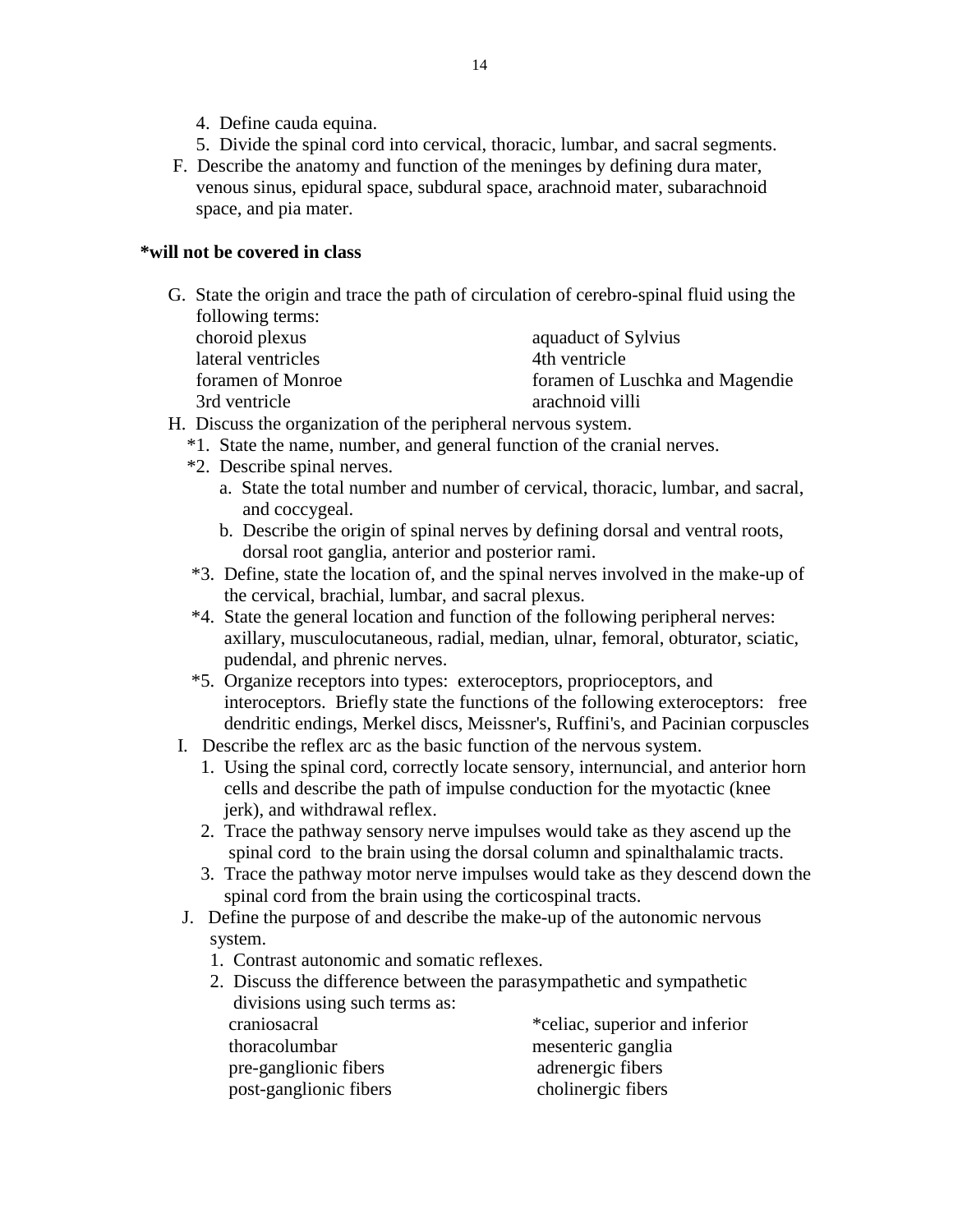sympathetic chain ganglia

 3. Be able to describe the effect of sympathetic or parasympathetic stimulation on any major visceral organ.

#### **\*will not be covered in class**

#### **VIII. Myology** (study of muscle)

 Upon completion of a study of muscle tissue, the student should be able to correctly answer questions concerning the following:

- A. List and define properties of muscle tissue.
- B. Contrast skeletal, smooth, and cardiac muscle tissue according to cellular structure, location, arrangement, innervation, and physiological properties.
	- l. Describe cellular structure of the three muscle types using the following terms:

| muscle fiber   | striations           |
|----------------|----------------------|
| sarcolemma     | I, A, H, and Z bands |
| sarcoplasm     | intercalated discs   |
| myofibrils     | tight junctions      |
| multinucleated |                      |

- 2. Describe location of the muscle types.
- 3. Contrast innervation of muscle tissue types and define motor end plate.
- 4. Define motor unit.
- 5. Contrast the basic physiological differences between muscle tissue types according to speed of contraction, latent period, fatigue, refractory periods all or none principle, tonus, tetany, isometric and isotonic contraction.
- C. Describe the overall anatomy of a skeletal muscle.
	- 1. Describe the gross structure of a skeletal muscle by defining origin, insertion, and belly.
	- 2. Describe muscle attachments such as tendons and aponeuroses.
	- 3. Describe the fascia arrangement using the terms: epimysium, fasciculus, perimysium, and endomysium.
- D. Describe the ultra-micro structure of skeletal muscle fibers using the following terms:

| motor end plate   | sarcoplasmic reticulum | myosin        |
|-------------------|------------------------|---------------|
| sarcolemma        | longitudinal tubules   | cross bridges |
| myofibrils        | cisternae              | Z-bands       |
| synaptic cleft    | T-tubules              | sarcomere     |
| synaptic vesicles | triad                  | troponin      |
| sarcoplasm        | myofilaments           | tropomyosin   |
| calcium           | actin                  |               |

- E. Describe the contractile mechanism for skeletal muscle.
	- 1.Discuss stimulation of the muscle fiber by describing the conduction across the motor end plate, depolarization of the sarcolemma and conduction into the myofibrils by T-tubules.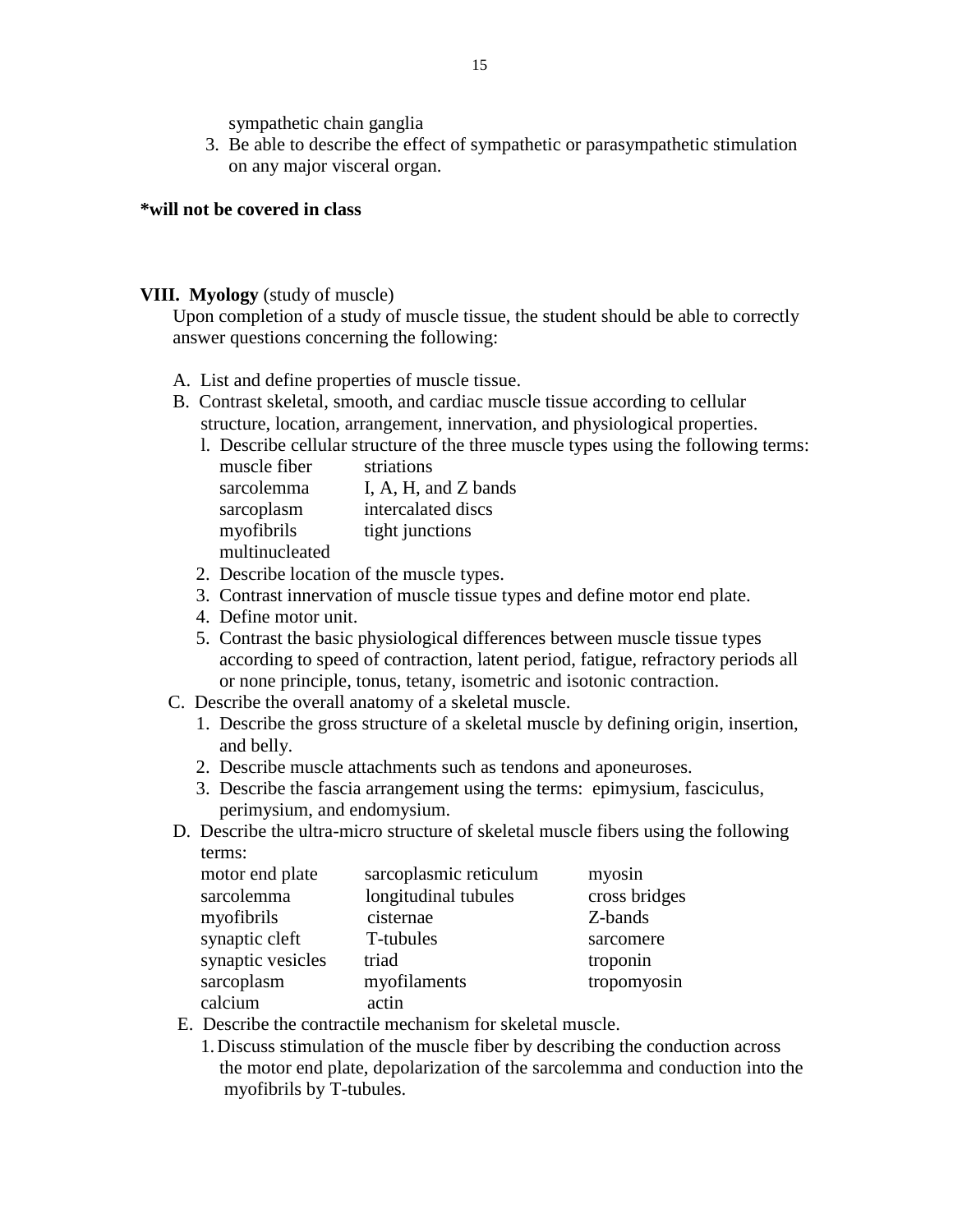- 2. Describe release of calcium ions and the calcium pump associated with the sarcoplasmic reticulum.
- 3. Describe the ratchet theory of contraction using the relationships of calcium, actin complex, myosin, troponin, tropomyosin, ATP, ADP, creatine phosphate, and creatine.
- 4. Discuss ATP replacement by defining aerobic, anaerobic respiration, lactic acid, and oxygen debt.
- 5. List causes of skeletal muscle fatigue.
- 6. List the effects of exercise on skeletal muscle.
- F. Discuss how muscles work as groups using such terms as prime mover, synergistic muscles, and antagonistic muscles.
- \*G. Identify the location of major muscles and muscle groups of the body. (Correlation with lab work)

### **\*will not be covered in class**

### **SPECIFIC OBJECTIVES FOR THE LABORATORY PORTION OF THE COURSE**

Laboratory content is divided into the following learning units.

## I. **Introduction to the Human Body Lab**

 Upon completion of the following laboratory studies, the student should be able to correctly answer questions concerning the following:

- A. Discuss the derivation of medical terminology.
- B. Define and correctly use anatomical directions, planes, and regions when describing the human body.
- C. Organize the body into its potential body cavities and list major organs found in each.
- D. Locate exterior features and landmarks of the human body.

## II. **Cell Structure and Mitosis Lab**

 Upon completion of a lab study of microscopic usage, cell structure, and mitosis, the student should correctly complete a lab report.

- A. Identify the major parts of a microscope and use the instrument effectively in study.
- B. Be able to prepare a wet-mount slide for study under a microscope.
- C. Identify major cellular structures with a light microscope using a variety of live and prepared specimens.
- D. Identify cells in various stages of mitosis.

## III **Identification of Tissues Lab**

 The following tissue types are to be correctly identified by the student on a lab practical exam:

- A. Epithelial tissue:
	- 1. simple squamous 5. simple columnar
	-
	-
	- 4. stratified cuboidal 8. transitional
- - 2. stratified squamous 6. stratified columnar
	- 3. simple cuboidal 7. ciliated pseudostratified columnar
		-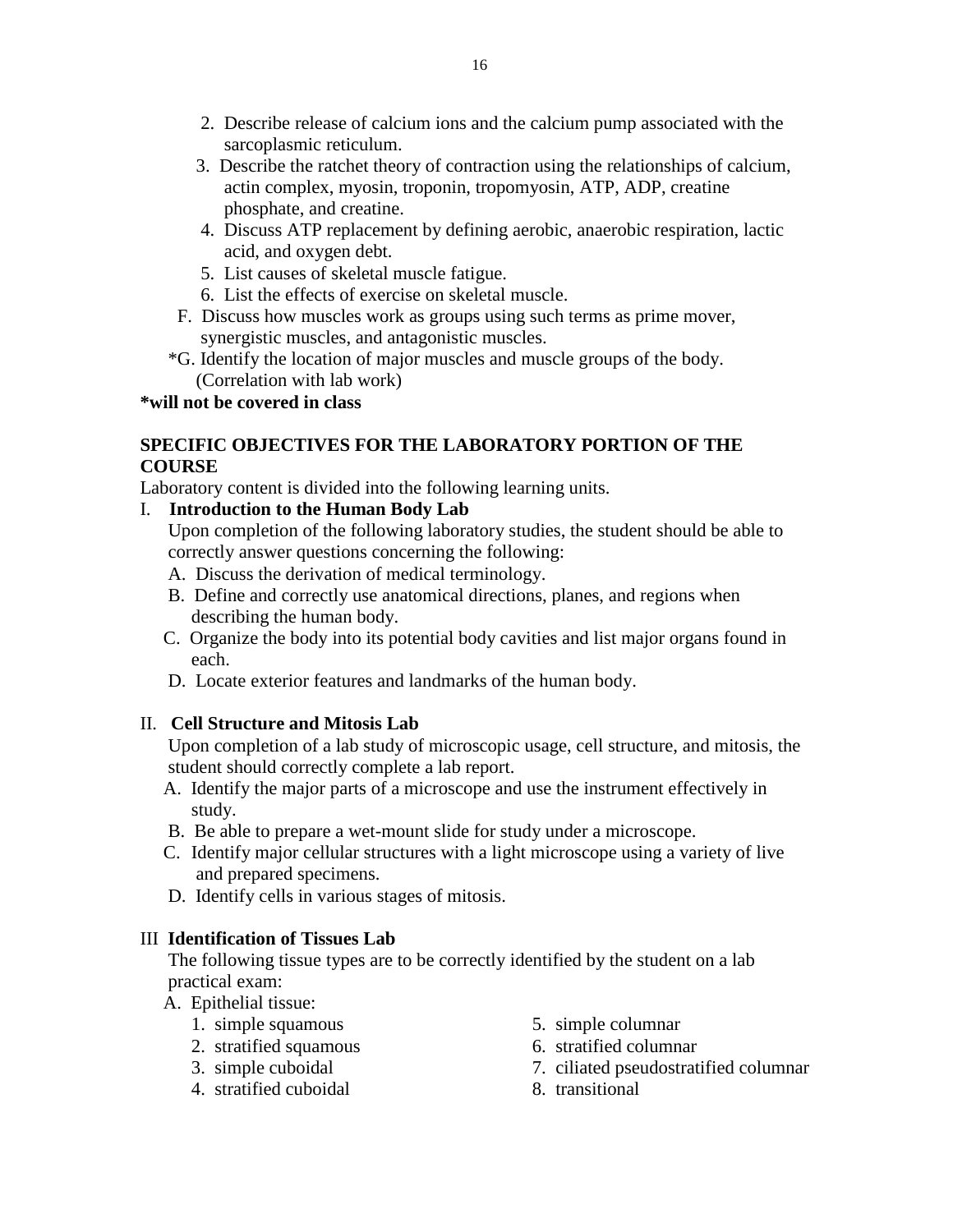- 
- 2. adipose 7. elastic
- 
- 4. hyalin cartilage 9. bone
- 
- 1. areolar 6. fibrocartilage
	-
- 3. reticular 8. collagenous
	-
- 5. elastic cartilage 10. blood cells (erythrocytes,
	- leukocytes, platelets)
- C. Muscle tissue: (smooth, skeletal, versus cardiac)
- D. Nervous tissue: (neurons versus glial cells)

#### IV. **Principles of Diffusion and Osmosis Lab**

 Upon completion of experimental procedures and terminology associated with diffusion through a liquid and colloidal solution, osmotic pressure, and tonicity, the student should correctly complete a laboratory report of their data and conclusions.

#### V. **Anatomy and Physiology of the Ear Lab**

 Upon completion of a study of the ear, the student should be able to correctly answer questions concerning the following:

 A. Describe the anatomy of the ear by locating and stating the functions of the following:

| temporal bone            | -stapes                            | scala vestibula             |
|--------------------------|------------------------------------|-----------------------------|
| mastoid process          | eustachian tube                    | cochlear duct (scala media) |
| outer, middle, inner ear | stapedius                          | basilar membrane            |
| cerumenous glands        | tensor tympani                     | tectoral membrane           |
| auricle                  | semicircular canals organ of Corti |                             |
| tympanic membrane        | cochlea                            | scala tympani               |
| ear ossicles             | oval window                        | vestibular-cochlear nerve   |
| -malleus                 | round window                       | endolymph                   |
| -incus                   | vestibular membrane                | perilymph                   |
|                          |                                    |                             |

\*B. Define middle ear (bone) and nerve deafness.

#### **\*will not be covered in class**

#### VI. **Anatomy and Physiology of the Eye Lab**

 Upon completion of a study of the eye and its associated structures, the student should be able to correctly answer questions concerning the following:

- A. List the five special senses.
- B. Briefly describe the orbits.
	- 1. List the openings into the orbit and their purpose.
	- 2. List the contents of the orbit.
- C. Describe the construction of the anterior coverings of the orbit.
	- 1. State the purpose of the eyelids.
	- 2. Define medial and lateral angles, palpebral fissure, conjunctiva, conjunctival sac, tarsal plates, and their associated glands.
	- 3. Locate, state the nerve supply, and the function of the levator palpebral superioris and orbicularis oculi muscle.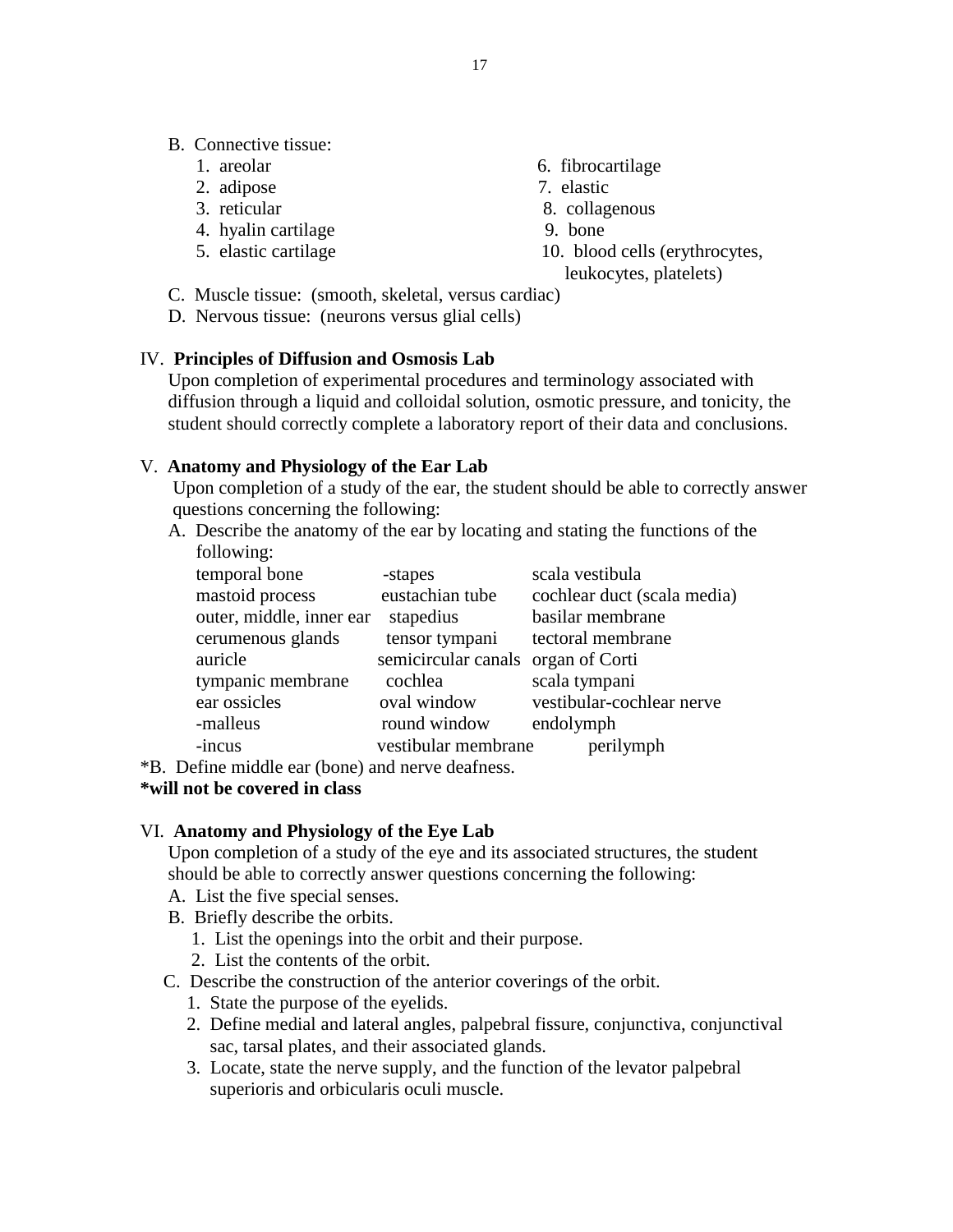- D. Describe the lacrimal apparatus.
- E. Locate, state the nerve supply, and the function of the muscles that move the eyeball.

18

 F. Describe the anatomy of the eye by locating and stating the functions of the following:

| sclera                    | ciliary body         | optic disc                     |
|---------------------------|----------------------|--------------------------------|
| cornea                    | suspensory ligaments | anterior and posterior cavity  |
| choroid                   | retina               | anterior and posterior chamber |
| iris                      | rods and cones       | aqueous humor                  |
| pupil                     | macula               | vitreous humor                 |
| lens                      | fovea centralis      | optic nerve                    |
| $*G$ Define the following |                      |                                |

\*G. Define the following ptosis astigmatism glaucoma conjunctivitis myopia accommodation

hypermetropia refraction

H. Successfully complete the following optional exercises:

| near point of accommodation  | two-point discrimination         |
|------------------------------|----------------------------------|
| visual acuity                | location of tastebuds            |
| color blindness              | examination of retina            |
| Rinne and Weber hearing test | examination of tympanic membrane |
| localization                 | olfactory nerve testing          |
|                              |                                  |

#### **\*will not be covered in class**

#### VII **Anatomy of the Skeleton Lab**

 Upon completion of a study of the skeleton, the student should be able to correctly identify the following on a timed laboratory practical examination.

A. Be familiar with the following terms as they apply to skeletal parts.

| condyle | trochanter | fossa  | spine   |
|---------|------------|--------|---------|
| crest   | tubercle   | sinus  | foramen |
| head    | tuberosity | meatus |         |

- B. Identify any bone as a member of the axial or appendicular skeleton.
- C. Given a human skull, accurately identify the following bones and their details:

| 1. frontal bone    |                       |
|--------------------|-----------------------|
| a. frontal sinus   | b. supraoptic foramen |
| 2. parietal bone   |                       |
| 3. temporal bone   |                       |
| a. mastoid process | e. mandibular fossa   |

- b. external auditory meatus f. styloid process
- c. zygomatic process g. carotid canal
- d. zygomatic arch h. jugular foramen
- 4. occipital bone
	- a. foramen magnum c. occiput (external occipital protuberance)
	- b. occipital condyles
-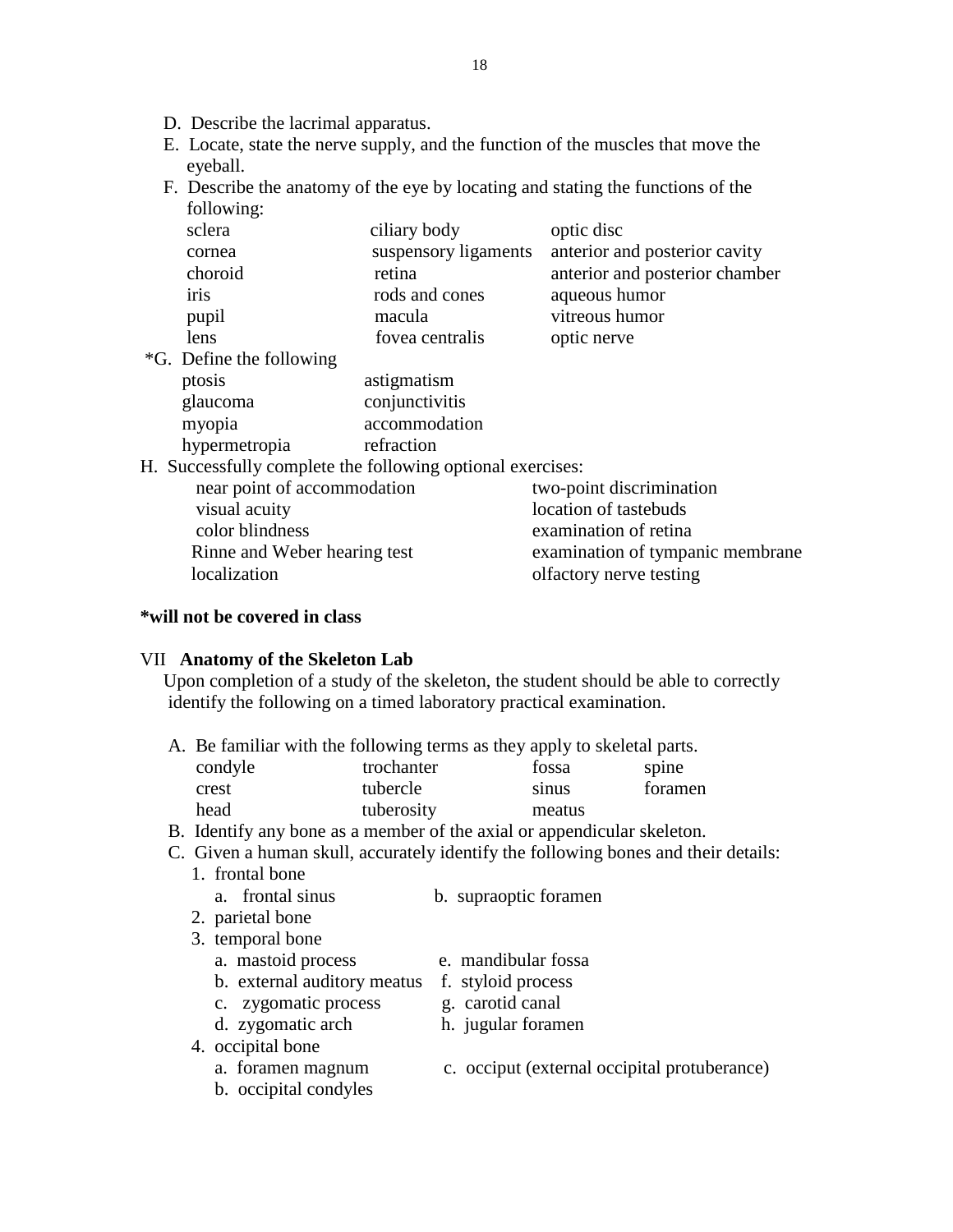| 5. sphenoid                                               |                                                                                        |
|-----------------------------------------------------------|----------------------------------------------------------------------------------------|
| a. sella turcica                                          | c. foramen ovali                                                                       |
| b. optic foramen                                          | d. foramen rotundum                                                                    |
| c. sphenoid sinus                                         |                                                                                        |
| 6. ethmoid                                                |                                                                                        |
| a. cribriform plate                                       | d. ethmoid sinus (air cells)                                                           |
| b. concha                                                 | e. perpendicular plate                                                                 |
| c. crista galli                                           |                                                                                        |
| 7. maxillary bone (maxilla)                               |                                                                                        |
| a. alveolar process                                       | c. infraorbital foramen                                                                |
| b. maxillary sinus                                        |                                                                                        |
| 8. zygomatic                                              |                                                                                        |
| a. temporal process                                       | b. zygomatic arch                                                                      |
| 9. lacrimal                                               |                                                                                        |
| 10. palatine                                              |                                                                                        |
| 11. nasal                                                 |                                                                                        |
| 12. vomer                                                 |                                                                                        |
| 13. mandible                                              |                                                                                        |
| a. body                                                   | d. coronoid process<br>g. body                                                         |
| b. condyloid (condylar) process                           | h. mental foramen<br>e. ramus                                                          |
| c. alveolar process                                       | i. mandibular<br>f. angle                                                              |
| 14. hyoid                                                 | foramen                                                                                |
| 15. other structures                                      |                                                                                        |
| a. orbits (superior and inferior orbital fissures)        | d. lambdoidal suture                                                                   |
| b. sagittal suture                                        | e. squamosal suture                                                                    |
| c. coronal suture                                         |                                                                                        |
| D. If given a vertebra, identify its basic parts:         |                                                                                        |
| spinous process                                           | odontoid process (dens) (axis only)                                                    |
| transverse process                                        | demifacet (thoracic only)                                                              |
| superior and inferior articular process/facets<br>pedicle | transverse foramen (cervical only)<br>intervertebral foramen                           |
| vertebral foramen                                         | lamina                                                                                 |
| body                                                      |                                                                                        |
|                                                           | E. Identify the intervertebral disc and define its parts; annulus fibrosus and nucleus |
| pulposus (p. 269-270). Discuss disc problems (p. 276)     |                                                                                        |
|                                                           | F. List the types and number of vertebrae, according to their locations. If given an   |
|                                                           | individual vertebrae, be able to identify if it is a cervical, thoracic, lumbar, or    |
| sacral.                                                   |                                                                                        |
| G.                                                        | Identify the first two cervical vertebrae as the atlas and the axis and state how      |
| each allows head movement.                                |                                                                                        |
|                                                           | H. If given a sternum, differentiate between its manubrium, body, xiphoid process,     |
| sternal (jugular) notch, and sternal angle                |                                                                                        |

- I. State the number of pairs of and the difference between true, false, and floating ribs and identify the following parts: body or shaft, head, neck, tubercle, angle, costal grove, costal cartilages, and intercostal spaces.
- J. Identify the following bones of the pectoral girdle and their details: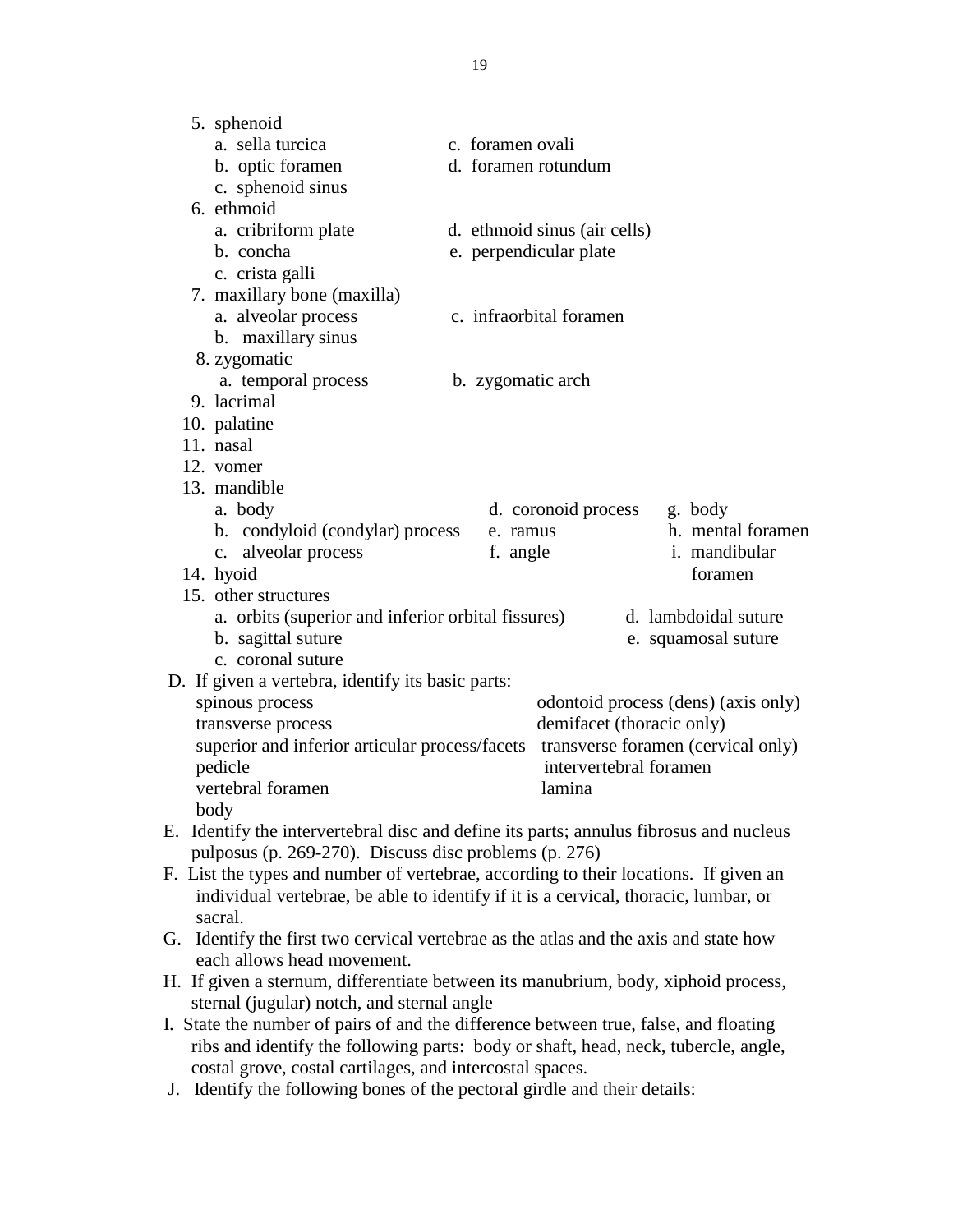1. clavicle a. sternal end b. acromial end 2. scapula a. supraspinous fossa e. acromion process i. body b. infraspinous fossa f. spine c. subscapular fossa g. coracoid process d. glenoid fossa h. superior and inferior angle K. Identify the following bones of the upper extremities and their details: 1. humerus a. head f. capitulum k. anatomical/surgical neck b. greater tubercle g. trochlear c. lesser tubercle h. olecranon fossa d. medial epicondyles i. coronoid fossa e. lateral epicondyles j. bicipital (intertubercular) grove 2. ulna a. olecranon process c. coronoid process e. styloid process b. semilunar (trochlear) notch d. radial notch 3. radius a. styloid process b. ulnar notch c. head 4. carpals: scaphoid, lunate, triquetrium, pisiform, trapezium, trapezoid, capitate, hamate (Also define carpal tunnel and carpal tunnel syndrome) 5. metacarpals: I - V 6. phalanges: proximal, middle, distal L. Identify the pair of coxal (innominant), that as hip bones, form the pelvic girdle. Identify the areas of the coxal bone that are the ilium, ishium, and pubis. Also identify the following features: 1. iliac crest 8. greater or false pelvis 2. pubic symphysis 9. lesser or true pelvis 3. anterior superior iliac spine 10. pelvic brim 4. greater sciatic notch 11. posterior superior iliac spine 5. ischial tuberosity 12. ischial spine 6. acetabulum 13. pelvic inlet 7. obturator foramen M. Identify the following bones of the lower extremities and their details: 1. femur a. head d. shaft b. neck e. medial & lateral condyles c. greater & lesser trochanter f. medial & lateral epicondyle 2. patella 3. tibia a. medial and lateral condyles c. tibial tuberosity b. medial malleolus 4. fibula a. head b. lateral malleolus 5. tarsals: calcaneus, talus, navicular, cuboid, cuneiforms (first, second, third) 6. metatarsals: I - V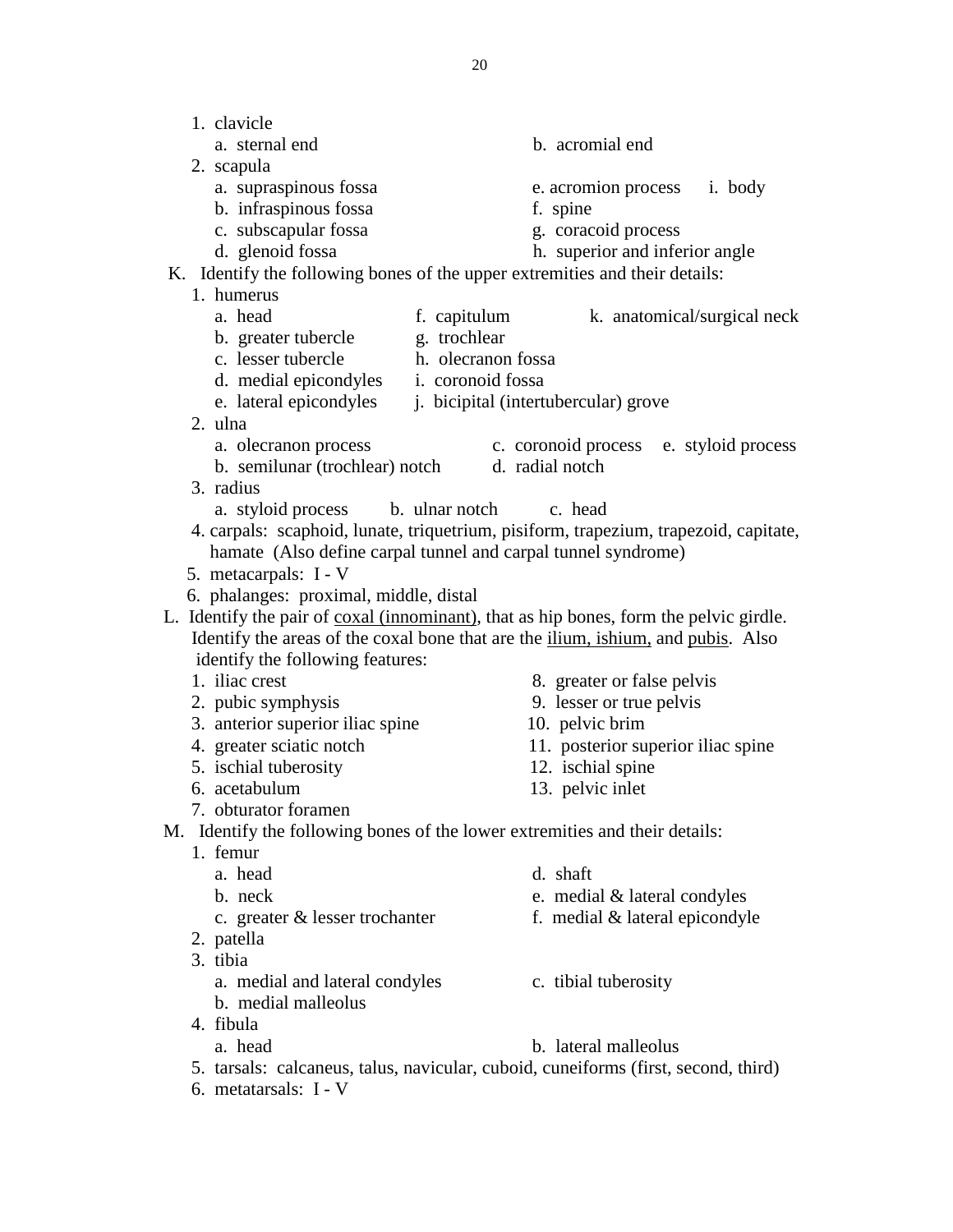7. phalanges: proximal, middle, distal

#### **VIII. Dissection of Major Skeletal Muscles of the Cat**

 Upon completion of dissection, the students should be able to correctly identify the following muscles on a dissected cat, a diagram of human musculature, and/or upon themselves on a laboratory practical exam.

- A. Superficial Thoracic Muscles:
	- 1. pectoralis major 2. pectoralis minor
- B. Abdominal wall muscles:
	- 1. external abdominal oblique 4. transversus abdominis
	- 2. internal abdominal oblique 5. rectus abdominis
	- 3. linea alba (a line of connective tissue on midline where the aponeuroses of the above muscles fuse together
- C. Deep Thoracic muscles:
	- 1. serratus ventralis (anterior) 3. external intercostals
	- 2. scalenus ("the scalenes) 4. internal intercostals
- D. Superficial back muscles:
	- 1. clavotrapezium 4. spinotrapezius
	- 2. clavobrachialis 5. latissimus dorsi
	- 3. acromiotrapezius
- E. Deep back muscles:
	- 1. multifidus spinae 3. spinalis dorsi
	- 2. longissimus dorsi
- F. Muscles of the neck:
	- 1. sternomastoid 5. cricothyroid
	- 2. cleidomastoid 6. digastric
	- 3. sternohyoid 7. mylohyoid
	- 4. sternothyroid 8. thyrohyoid
- G. Deep muscles of the neck and back:
	- 1. rhomboideus minor (cervicis) 3. splenius
	- 2. rhomboideus major (thoracis)
- H. Muscles of the head:
	-
- I. Shoulder muscles:
	-
	-
	-
	- 4. subscapularis\*
	- \*"rotator cuff" muscles
- J. Muscles of the upper arm (brachium)
	- 1. biceps brachii 3. brachialis
	- 2. triceps brachii
- K. Superficial muscles of the medial side of the thigh:
	- 1. sartorius 2. gracilis
- L. Superficial muscles of the lateral side of the thigh:
	- 1. biceps femoris  $\times$  2. tensor fascia latae
- 
- -
	-
	-
	-
	-
	-
	-
	-
	-
	-
- 1. masseter 2. temporalis
- 1. supraspinatus\* 5. acromiodeltoid
- 2. infraspinatus\* 6. spinodeltoid
- 3. teres major\* 7. teres minor

- 
-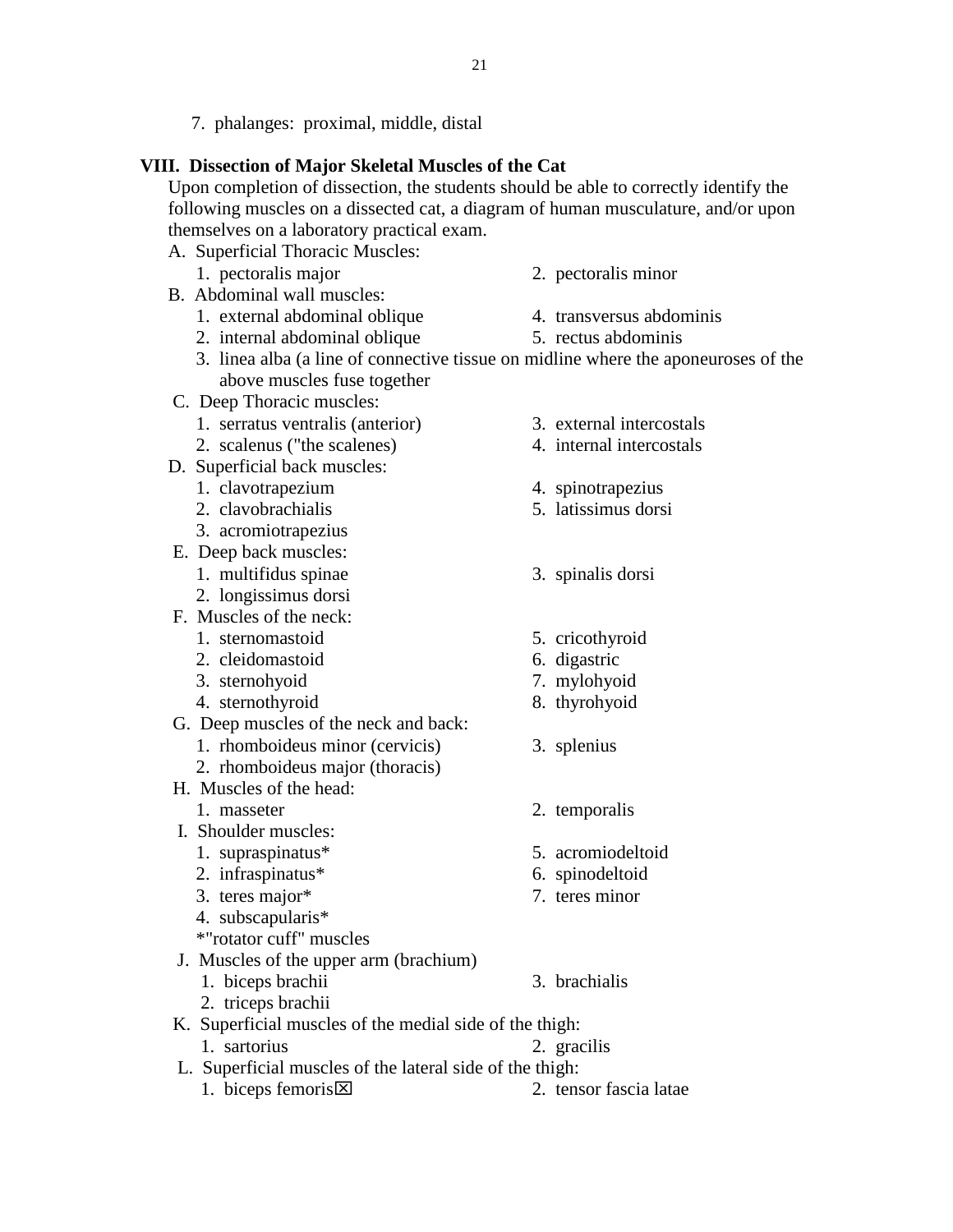- M. Deep muscles of the medial side of the thigh:
	- 1. pectineus 4. psoas major
	- 2. adductor longus 5. semimembranosus  $\boxtimes$
	- 3. adductor femoris 6. semitendinosus  $\times$
	- "hamstring" muscles
- N. Deep muscles of the lateral side of the thigh
	-
	-
	-
	- "quadraceps (quads) femoris" group
- O. Muscles of the calf
	- 1. tibialis anterior (cranialis) 3. soleus
	- 2. gastrocnemius
- P. Muscles of the hip
	- 1. gluteus maximus $\bullet$  2. gluteus medius
	- Note the position of the sciatic nerve deep to the belly of this muscle

## **TOPICAL OUTLINE - BIO 211 - HUMAN ANATOMY & PHYSIOLOGY I**

- I. Review of chemical organization of Life
	- A. Matter and energy
		- l. Elements of life
		- 2. Atoms, ions, and molecules
		- 3. Chemical bonding
	- B. Chemical makeup of life
		- 1. Water, solutions, and measurement
		- 2. Biological organic compounds
	- C. Chemical reactions
		- 1. Types of metabolic reactions
		- 2. ATP
		- 3. Role of enzymes and nucleic acids
- II. Review of cellular structure and organization
	- A. Cell theory
	- B. Cellular structure and function
		- 1. Organelles and inclusions
		- 2. Respiration
		- 3. Movement
		- 4. Mitosis
- III. Organization of the Human Body
	- A. Structural interrelationships
	- B. Homeostasis and feedback regulation
	- C. Respiration
- 1. vastus medialis (a) the set of the set of the vastus intermedius (a) the vastus intermedius ●
- 2. rectus femoris 5. semimembranosus (deep surface)
- 3. vastus lateralis 6. semitendinosus (deep surface)
	-
	-
	-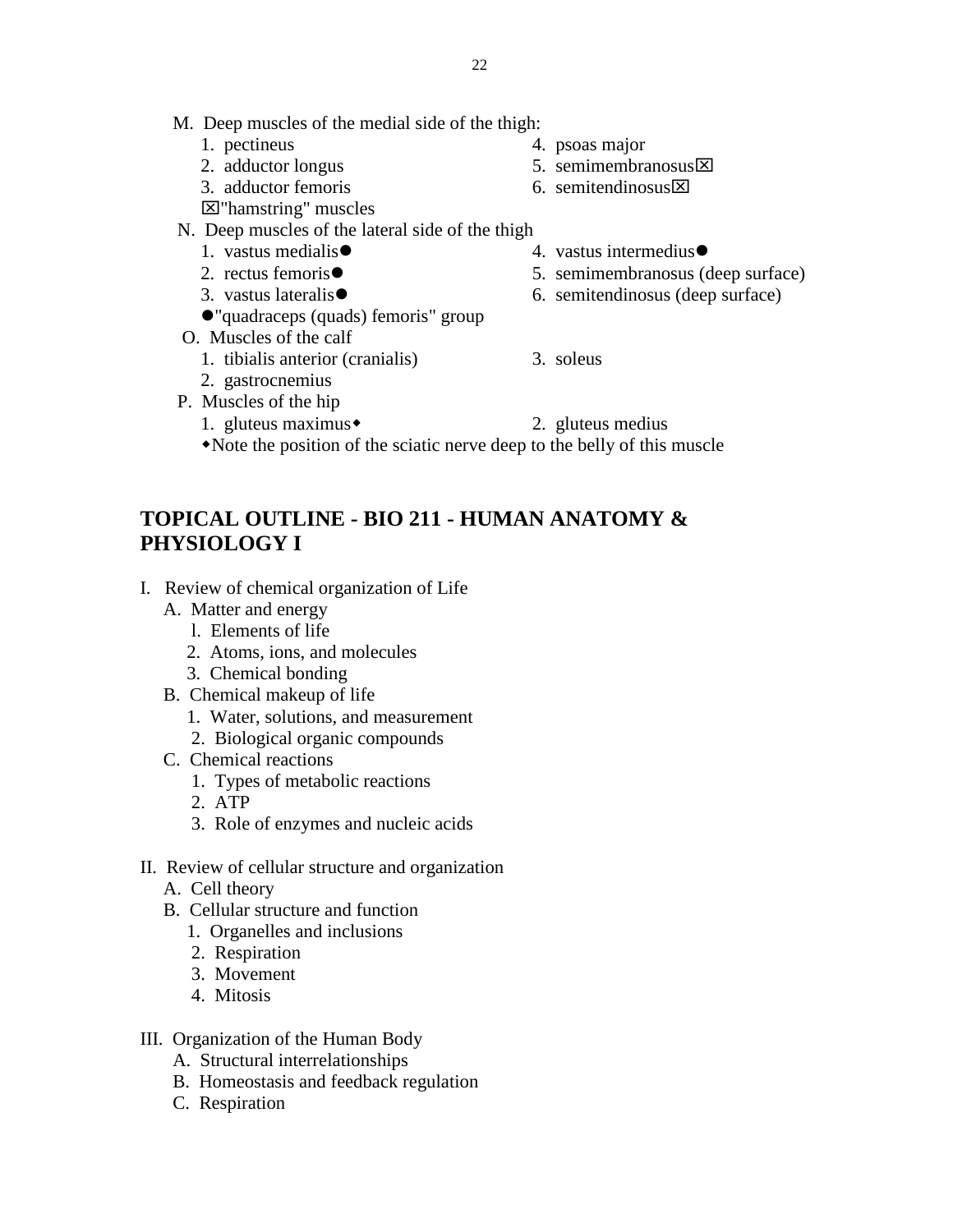- D. Body cavities
	- 1. Dorsal cavity
		- a. subdivisions
		- b. contents
		- c. meninges
	- 2. Ventral cavity
		- a. subdivisions
		- b. contents
		- c. pleura and peritoneum
- E. Anatomical directions, planes, and regions
- IV. Tissues
	- A. Definition and types of tissues
	- B. Organization of epithelium
	- C. Organization of connective
	- D. Muscle and nervous
- V. Skin as an example of an organ
	- A. Functions of skin
	- B. Epidermal and dermal structures
- VI. Fluid compartment organization
	- A. Fluid compartments
		- 1. Definitions and quantities
		- 2. Chemical compositions
		- 3. Intake and output
	- B. Cell membrane physiology
		- 1. Molecular structure
		- 2. Transport across cell membranes
		- 3. Membrane electrical potentials
	- C. Capillary dynamics
		- 1. Structure 2. Pressures
	- D. Lymphatic system
- VII. Skeletal system
	- A. Organization and general structure
	- B. Ossification
	- C. Vertebral column curvatures
	- D. Joint organization and movements
	- E. Anatomy of the skeleton
- VIII. Nervous system
	- A. Overall construction, organization and terminology
		- 1. Neurons
		- 2. Nerves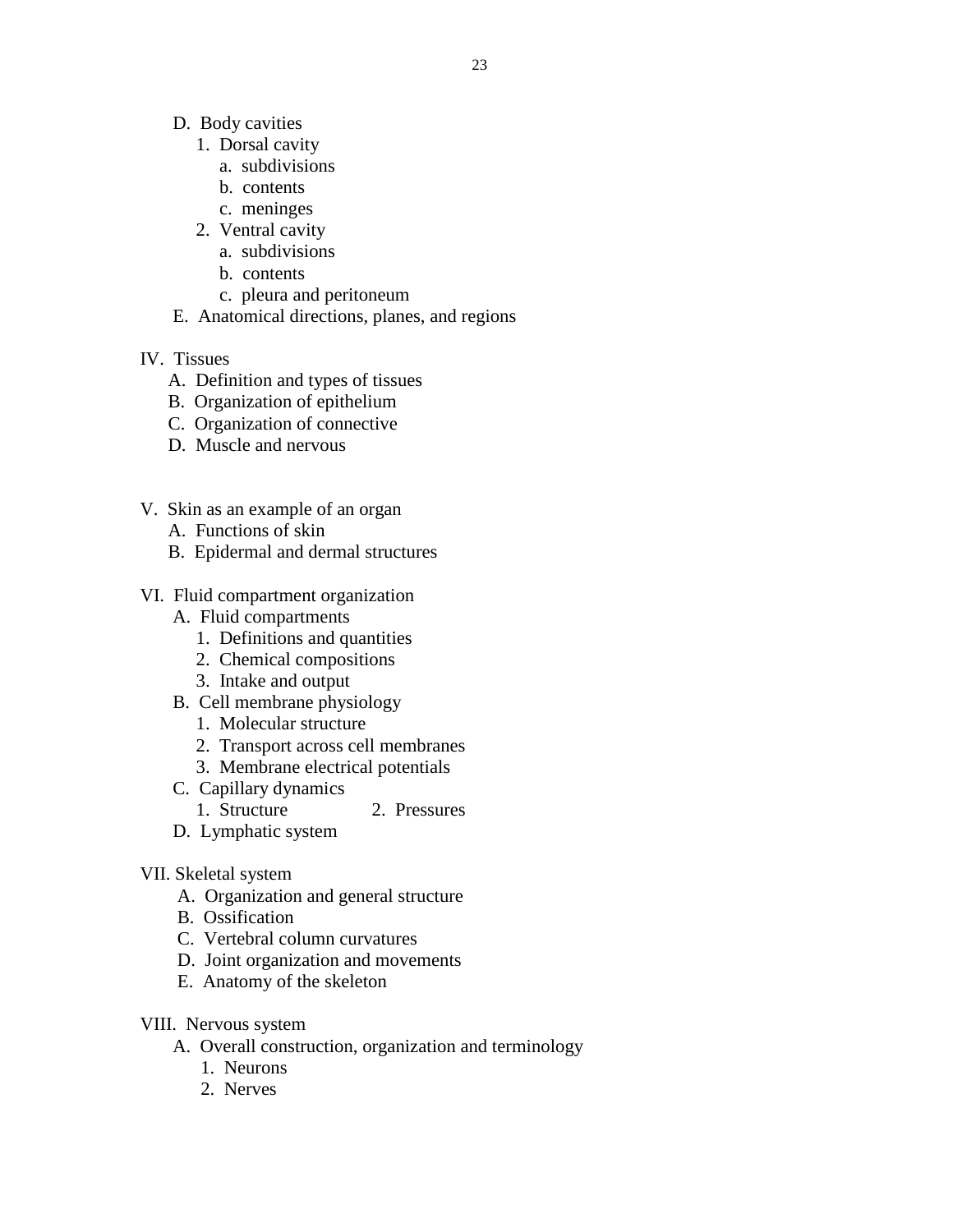- B. Nerve impulses
- C. Synapses
- D. Central nervous system
	-
	-
- E. Peripheral nervous system
	- 1. Cranial nerves 5. Reflex arcs
	- 2. Spinal nerves and nerve plexus 6. Autonomic nervous system
	-
	- 4. Sense receptors senses
- 1. Brain 3. Meninges
- 2. Spinal cord 4. Cerebrospinal fluid
	-
	-
	- 3. Major peripheral nerves 7. Eye and ear and other special
- IX. Muscular system
	- A. Organization, structure, and characteristics of muscle tissue
	- B. Anatomy of a typical skeletal muscle
	- C. Microstructure of skeletal muscle fibers
	- D. Physiology of contraction
	- E. Location of major skeletal muscles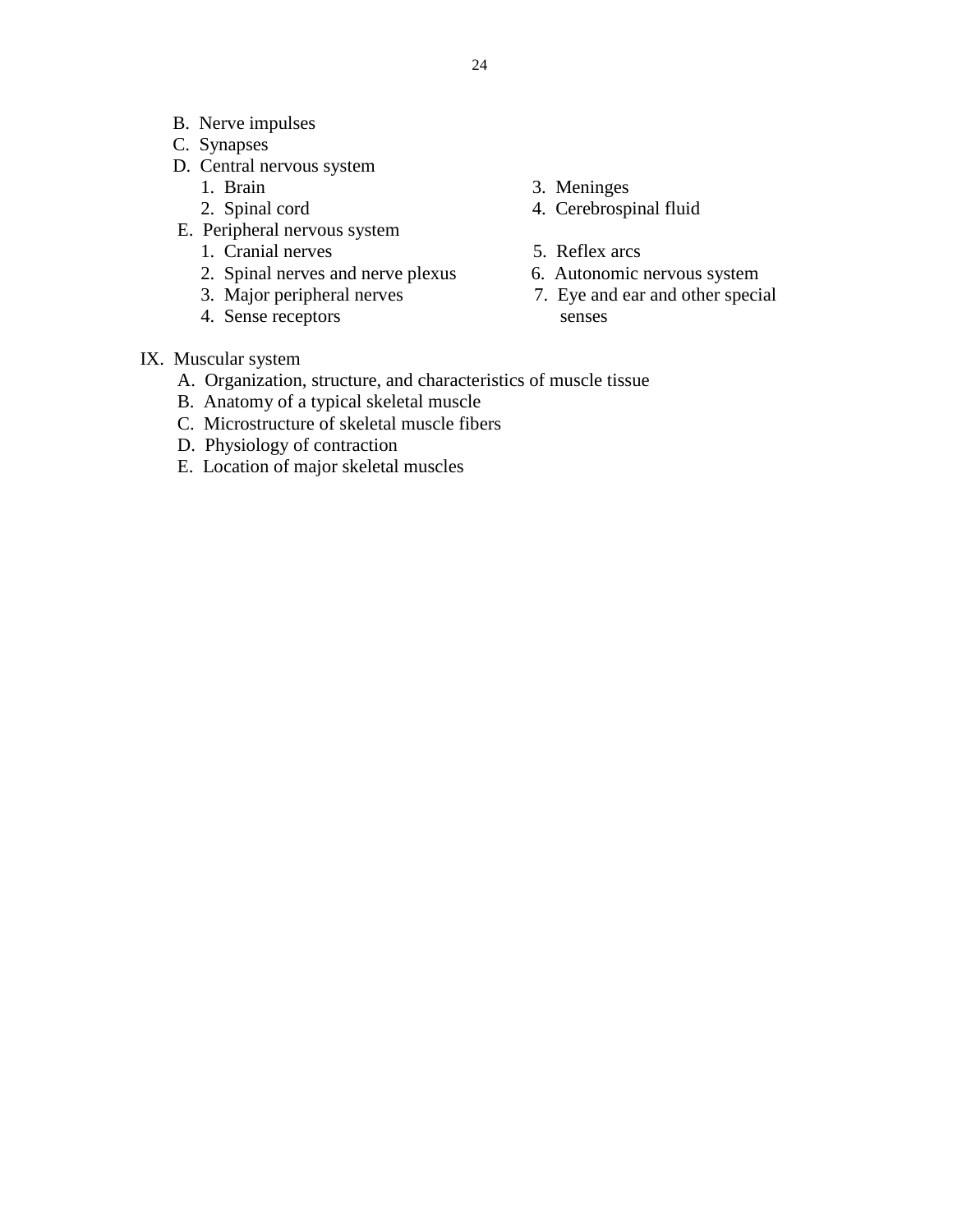## **Tentative Academic Schedule - Lecture Fall Semester, 2007**

(Class #, Date, Text Chapters, Topic)

**Lecture**: Monday; 6:30 - 9:30, room 202

All readings are from *Fundamentals of Anatomy & Physiology*, by Martini, Prentice Hall Publishers unless otherwise stated.

Class 1, August 27: - -Introduction to the course, high level lecture on Chaps. 1, 2, and 3 – levels of organization, glycolysis, aerobic respiration, oxidative phosphorylation

#### *September 3: Labor Day: No Classes*

- Class 2, September 10: Chap. 4, Tissues; Chap. 5, Integumentary system
- Class 3, September 17: -Chap. 5, Integumentary system
- Class 4, September 24: **Exam #1** then lecture Chaps. 6, 7, 8, & 9, Skeletal system
- Class 5, October 1: -Chaps. 6, 7, 8, & 9, Skeletal system & joints

#### *October 8: Columbus Day: No Classes*

- Class 6, October 15: Chaps. 6, 7, 8, & 9, Joints
- Class 7, October 22: Chap. 12, Neural tissue
- Class 8, October 29: -Chap. 13, Spine
- Class 9, November 5: -Chap. 14, CNS (brain)
- Class 10, November 12: Chaps. 15 & 16, Neural integration: SNS & ANS
- Class 11, November 19: Chap. 17 Special senses
- Class 12, November 26: **Exam #2** then lecture Chaps. 10 & 11, Muscle
- Class 13, December 3:  $\qquad \qquad$  -Chaps. 10 & 11, Muscle
- Class 14, December 10:  $\qquad$  -Chaps. 10 & 11, Muscle
- Class 15, December 17: **Exam #3**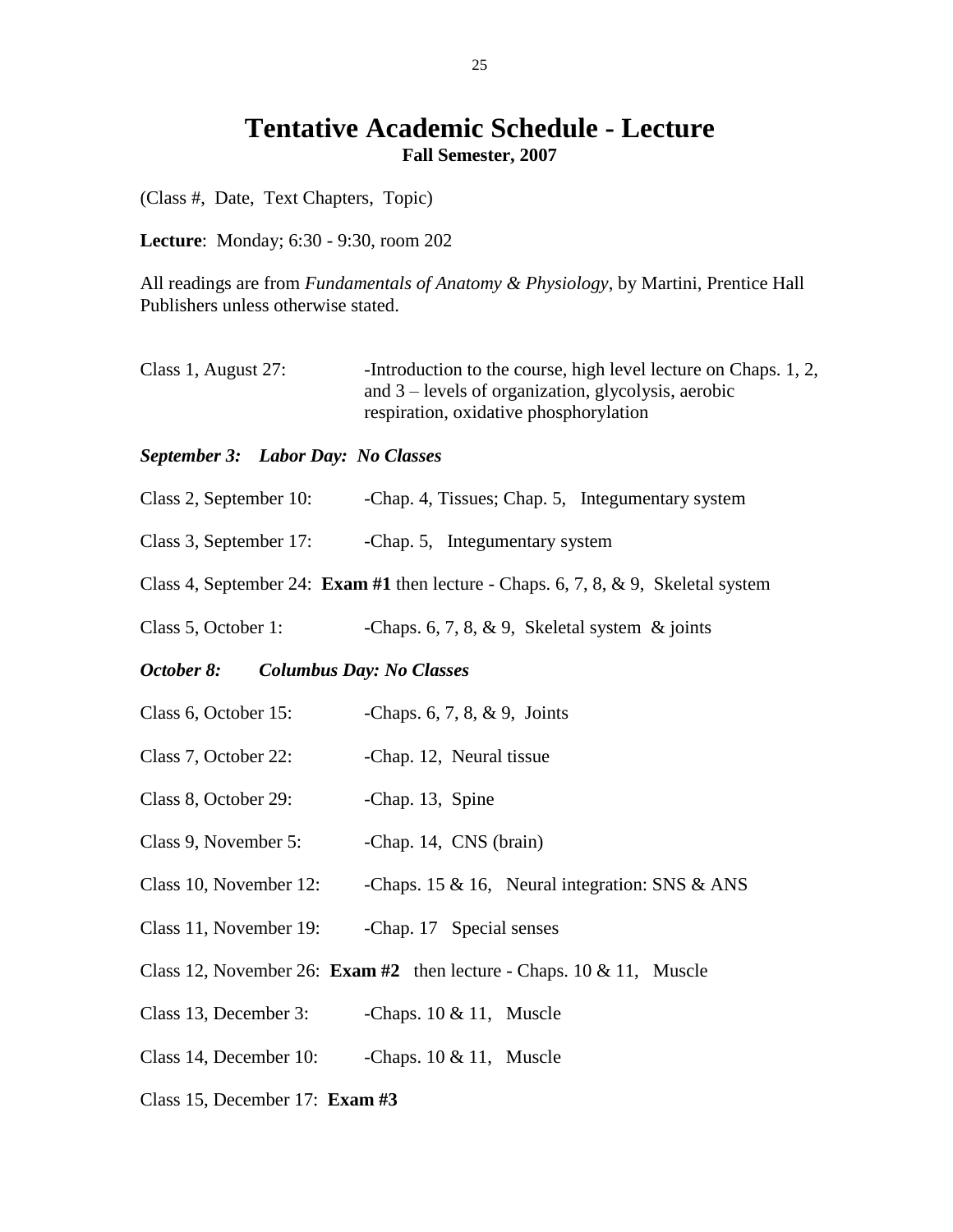## **Tentative Academic Schedule - Lab Fall Semester, 2007**

**LAB:** Wednesday - 6:30 - 9:30, Rm. 204

| <b>Date</b><br>Aug 29: | <b>Activity</b><br><b>Pre-test</b> / Lecture: high level lecture on chaps. 1, 2, and $3 -$                                |
|------------------------|---------------------------------------------------------------------------------------------------------------------------|
|                        | levels of organization, glycolysis, aerobic respiration,<br>oxidative phosphorylation                                     |
| Sept. 5:               | <b>Post-test</b> / Anatomical Terminology; (pp. 15 -19 and lab handout)                                                   |
| Sept. 12:              | <b>Quiz</b> over anatomical terminology followed by: Cell Structure and<br>Mitosis lab exercise (chap. 3 and lab handout) |
| Sept. 19:              | Tissue anatomy; microscopic examination: (chap. 4 and lab<br>handout)                                                     |
| Sept. 26:              | Muscle and Nervous tissue lecture followed by Tissue anatomy<br>(con't.)                                                  |
| Oct. 3:                | Diffusion and osmosis lab experiment, (chap. 3 and lab handout)                                                           |
| Oct. 10:               | Lab practical exam over tissues; Special senses - ear lab; chap.<br>17, Applications Manual: pp. 104-106 and handout      |
| Oct 17:                | Special senses (con't) - eye lab (with dissection*) chap. 17 and<br>handout                                               |
| Oct. 24:               | Quiz over eye/ear anatomy: Begin study of bones; chap. 6-9                                                                |
| Oct 31:                | Skeletal anatomy study (con't)                                                                                            |
| Nov. 7:                | Cat muscle dissection*; (Muscles chapter in Gilbert and chap. 11 in<br>Martini)                                           |
| Nov. 14:               | Lab practical exam over bones followed by Muscle dissection*<br>(con't)                                                   |
| Nov. 21:               | Lab will not be in session                                                                                                |
| Nov. 28:               | Muscle dissection* (con't)                                                                                                |
| Dec. 5:                | Lab practical exam over muscles                                                                                           |
| Dec. 12:               | Lecture: Myology                                                                                                          |

\*dissection tools required; gloves recommended

All readings are from Martini's *Fund. of Anatomy/Physiology* unless stated otherwise